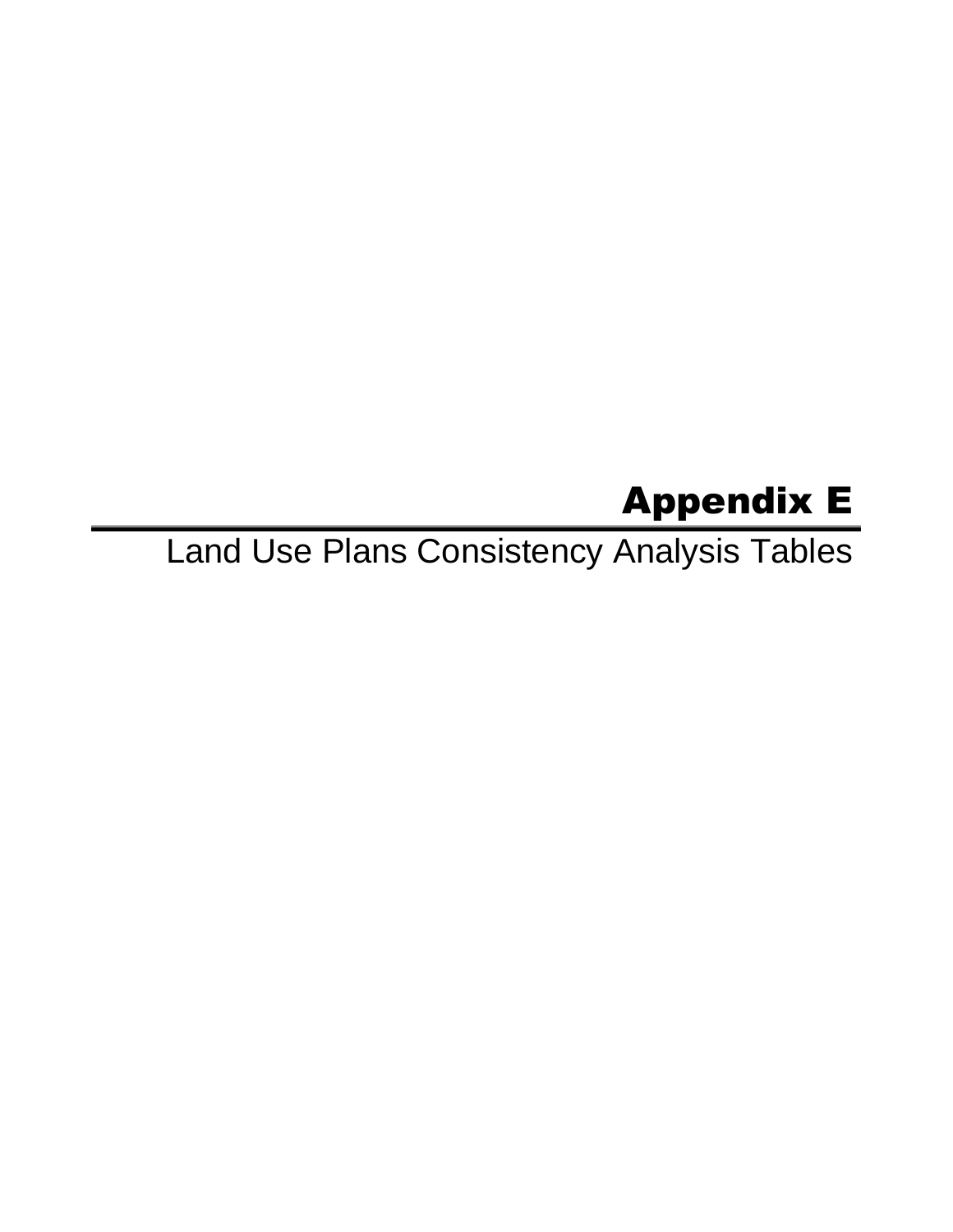# Appendix E Consistency with Applicable Land Use Plans

| <b>Objective/Policy</b>                                                                                                                                                                                                                                                                                                                                                                                                                                                                                                                                                                                                                                                                                                                       | <b>Would the Project Conflict?</b>                                                                                                                                                                                                                                                                                                                                                                                                                                                                                                                                                                                                                                                                                                                                                                                                                                                                                                                                                                                                                                                                                                                                                                                                                                                                                                                                                                                                                                                                                                                                                                                                                                                                 |
|-----------------------------------------------------------------------------------------------------------------------------------------------------------------------------------------------------------------------------------------------------------------------------------------------------------------------------------------------------------------------------------------------------------------------------------------------------------------------------------------------------------------------------------------------------------------------------------------------------------------------------------------------------------------------------------------------------------------------------------------------|----------------------------------------------------------------------------------------------------------------------------------------------------------------------------------------------------------------------------------------------------------------------------------------------------------------------------------------------------------------------------------------------------------------------------------------------------------------------------------------------------------------------------------------------------------------------------------------------------------------------------------------------------------------------------------------------------------------------------------------------------------------------------------------------------------------------------------------------------------------------------------------------------------------------------------------------------------------------------------------------------------------------------------------------------------------------------------------------------------------------------------------------------------------------------------------------------------------------------------------------------------------------------------------------------------------------------------------------------------------------------------------------------------------------------------------------------------------------------------------------------------------------------------------------------------------------------------------------------------------------------------------------------------------------------------------------------|
| <b>Land Use Chapter</b>                                                                                                                                                                                                                                                                                                                                                                                                                                                                                                                                                                                                                                                                                                                       |                                                                                                                                                                                                                                                                                                                                                                                                                                                                                                                                                                                                                                                                                                                                                                                                                                                                                                                                                                                                                                                                                                                                                                                                                                                                                                                                                                                                                                                                                                                                                                                                                                                                                                    |
| Goal 3A: A physically balanced distribution of<br>land uses that contributes towards<br>and<br>facilitates the City's long-term fiscal<br>and<br>viability,<br>economic<br>revitalization<br>οf<br>economically depressed areas, conservation<br>existing<br>residential<br>neighborhoods,<br>оf<br>equitable distribution of public resources,<br>conservation of natural resources, provision of<br>adequate infrastructure and public services,<br>of<br>traffic<br>reduction<br>congestion<br>and<br>improvement of air quality, enhancement of<br>recreation and open space opportunities,<br>assurance of environmental justice and a<br>healthful living environment, and achievement<br>of the vision for a more liveable [sic] city. | No Conflict. While this is a citywide goal, the Project<br>would be compatible with the types of uses envisioned for<br>a Regional Center, described as a focal point of regional<br>commerce and activity featuring a diversity of uses,<br>including corporate and professional offices, residential,<br>retail commercial malls, government buildings, major<br>health facilities, major entertainment and cultural facilities,<br>and supporting services. The Project would enhance the<br>built environment in the surrounding neighborhood and<br>upgrade the quality of development by replacing the<br>existing buildings and surface parking lot with a high-<br>quality commercial building containing office<br>and<br>restaurant uses and a LADWP equipment area that would<br>include electrical distribution equipment and emergency<br>generators that would allow LADWP to continue to provide<br>adequate facilities to the Project Site. The Project would<br>be developed with sustainability features and landscaped<br>open space areas for employees. The Project would also<br>be well-served by public transit as it is located 0.4 mile of<br>the Metro B Line Hollywood/Vine Station and is in<br>proximity to numerous bus stops along Sunset Boulevard.<br>Therefore, the Project would support the reduction of traffic<br>congestion, improvement of air quality, and enhancement<br>of recreation and open space opportunities. The Project<br>would create a new development that would contribute to a<br>transit-oriented mixed-use neighborhood of the City. Thus,<br>the Project would not conflict with and, therefore, would be<br>consistent with Goal 3A. |
| Policy 3.1.2:<br>Allow for the provision of<br>sufficient public infrastructure and services to<br>support the projected needs of the City's<br>population and businesses within the patterns<br>of use established in the community plans as<br>guided by the Framework Citywide Long-<br>Range Land Use Diagram.                                                                                                                                                                                                                                                                                                                                                                                                                            | No Conflict.<br>While this policy refers to the citywide<br>provision of public infrastructure, as discussed in Section<br>IV.G.1, Public Services-Fire Protection; Section IV.G.2,<br>Public Services-Police Protection; Section IV.G.3, Public<br>Services-Libraries); Section IV.J.1, Water Supply and<br>Infrastructure; Section IV.J.2, Utilities and Service<br>Systems-Wastewater; and Section IV.J.3, Utilities and<br>Service Systems-Energy Infrastructure of this Draft EIR<br>and the Initial Study included in Appendix A of this Draft<br>EIR, the Project would not require the construction of new<br>or expanded public services facilities, the construction of<br>which would cause significant environmental impacts. In                                                                                                                                                                                                                                                                                                                                                                                                                                                                                                                                                                                                                                                                                                                                                                                                                                                                                                                                                       |

| Table 1                                                              |
|----------------------------------------------------------------------|
| <b>Objectives and Policies of the General Plan Framework Element</b> |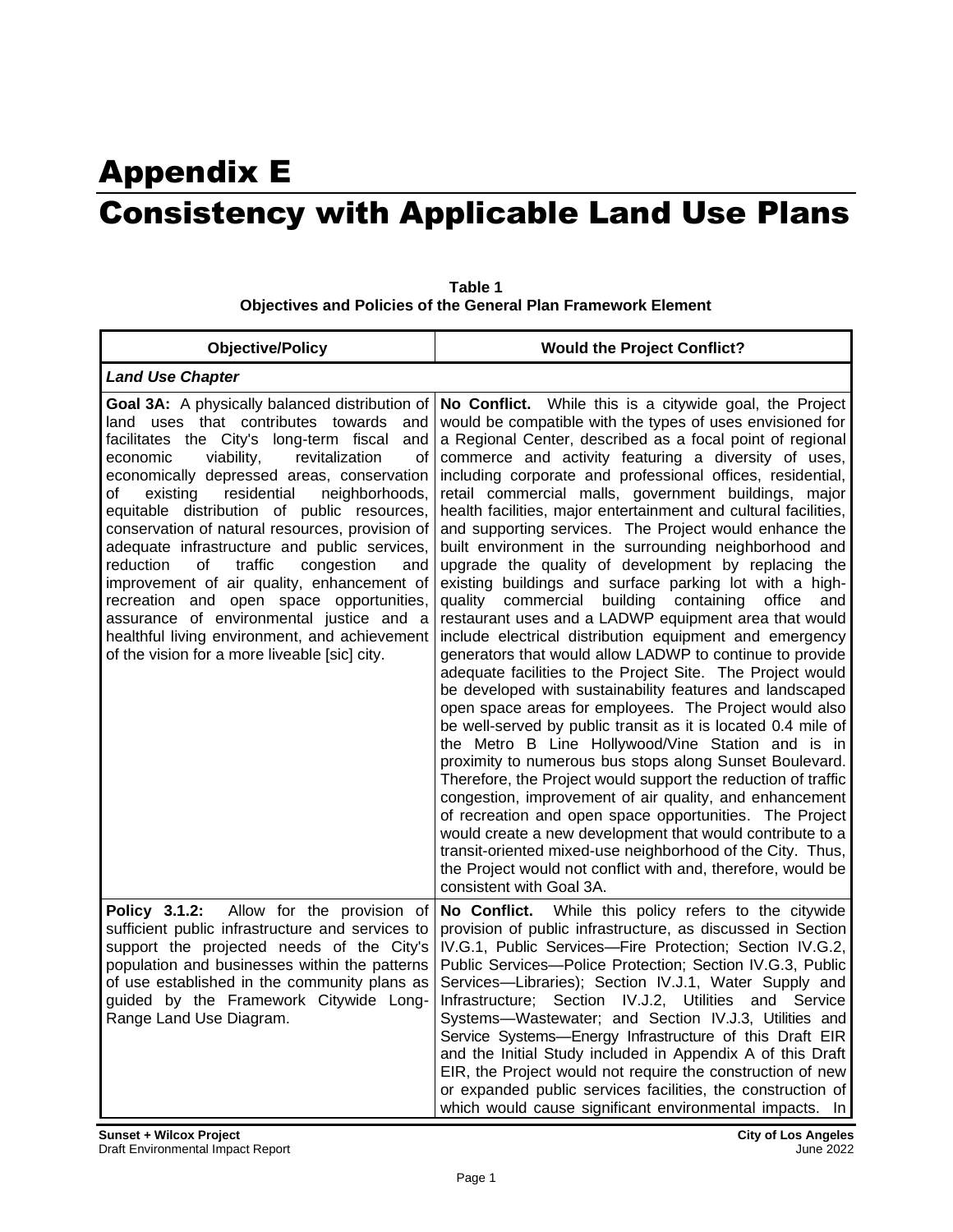| <b>Objective/Policy</b>                                                                                                                                                                                                                                                                                                                                                        | <b>Would the Project Conflict?</b>                                                                                                                                                                                                                                                                                                                                                                                                                                                                                                                                                                                                                                                                                                                                                                                                                                                                                                                                                                                                                                                                                                                                                                                                                                                                                                                                                                                                                                                                                                                                                                                                                             |
|--------------------------------------------------------------------------------------------------------------------------------------------------------------------------------------------------------------------------------------------------------------------------------------------------------------------------------------------------------------------------------|----------------------------------------------------------------------------------------------------------------------------------------------------------------------------------------------------------------------------------------------------------------------------------------------------------------------------------------------------------------------------------------------------------------------------------------------------------------------------------------------------------------------------------------------------------------------------------------------------------------------------------------------------------------------------------------------------------------------------------------------------------------------------------------------------------------------------------------------------------------------------------------------------------------------------------------------------------------------------------------------------------------------------------------------------------------------------------------------------------------------------------------------------------------------------------------------------------------------------------------------------------------------------------------------------------------------------------------------------------------------------------------------------------------------------------------------------------------------------------------------------------------------------------------------------------------------------------------------------------------------------------------------------------------|
|                                                                                                                                                                                                                                                                                                                                                                                | addition, the utilities serving the Project Site would have<br>capacity to serve the Project within the patterns of use<br>established in the community plan.<br>Specifically, the<br>Project Site is located within the Hollywood Community<br>Plan <sup>1</sup> area and has a<br>Regional Center Commercial<br>Use<br>General<br>Plan<br>Land<br>designation<br>with<br>the<br>corresponding zones of C4-2D-SN (Commercial Zone,<br>Height District 2 with Development Limitation, Hollywood<br>Signage Supplemental Use District), C4-2D (Commercial<br>Zone, Height District 2 with Development Limitation), and<br>C2-1XL (Commercial Zone, Height District 1XL). The C2<br>and C4 zones allow for a wide variety of land uses,<br>including retail stores, offices, restaurants, theaters, hotels,<br>broadcasting studios, parking buildings, parks, and<br>playgrounds. Thus, the Project would not conflict with and,<br>therefore, would be consistent with Policy 3.1.2.                                                                                                                                                                                                                                                                                                                                                                                                                                                                                                                                                                                                                                                                           |
| Objective 3.2:<br>Provide for the spatial<br>distribution of development that promotes an<br>improved quality of life by facilitating a<br>reduction of vehicle trips, vehicle miles<br>traveled, and air pollution.<br>Policy 3.2.3: Provide for the development of<br>land use patterns that emphasize pedestrian/<br>bicycle access and use in<br>appropriate<br>locations. | No Conflict.<br>The Project is located in a designated<br>Transit Priority Area (TPA). The Project Site is located 0.4<br>mile from the Metro B Line Hollywood/Vine Station. In<br>addition to the Metro B Line, the Project Site is served by<br>several Metro local bus lines and Los Angeles Department<br>of Transportation (LADOT) DASH bus lines. Furthermore,<br>the Project would provide a total of 141 bicycle parking<br>spaces for employees and visitors. In addition, the ground<br>floor restaurant uses and streetscape improvements<br>proposed by the Project would promote walkability in the<br>vicinity of the Project Site. The Project would also include<br>a Transportation Demand Management (TDM) Program in<br>accordance with the City's TDM Ordinance to reduce<br>vehicle trips to and from the Project Site. Therefore, the<br>Project would promote the use of alternative modes of<br>transportation, including convenient access to public<br>transit and opportunities for walking and biking, thereby<br>promoting an improved quality of life and facilitating a<br>reduction in vehicle trips, vehicle miles traveled (VMT),<br>and air pollution. Additionally, pedestrian access to the<br>Project Site would be provided via sidewalks around the<br>perimeter of the Project Site. Visitors, patrons, and<br>employees arriving to the Project Site by bicycle would<br>have the same access opportunities as pedestrians and<br>would be able to utilize on-site bicycle parking facilities.<br>Pedestrian entrances separated from vehicular driveways<br>would provide access from the adjacent streets, parking |

*<sup>1</sup> The Los Angeles Department of City Planning is currently preparing the Hollywood Community Plan Update (https://planning.lacity.org/plans-policies/community-plan-update/hollywood-community-plan-update). For purposes of this Draft EIR, the analysis is limited to the land use designations under the currently adopted Hollywood Community Plan.*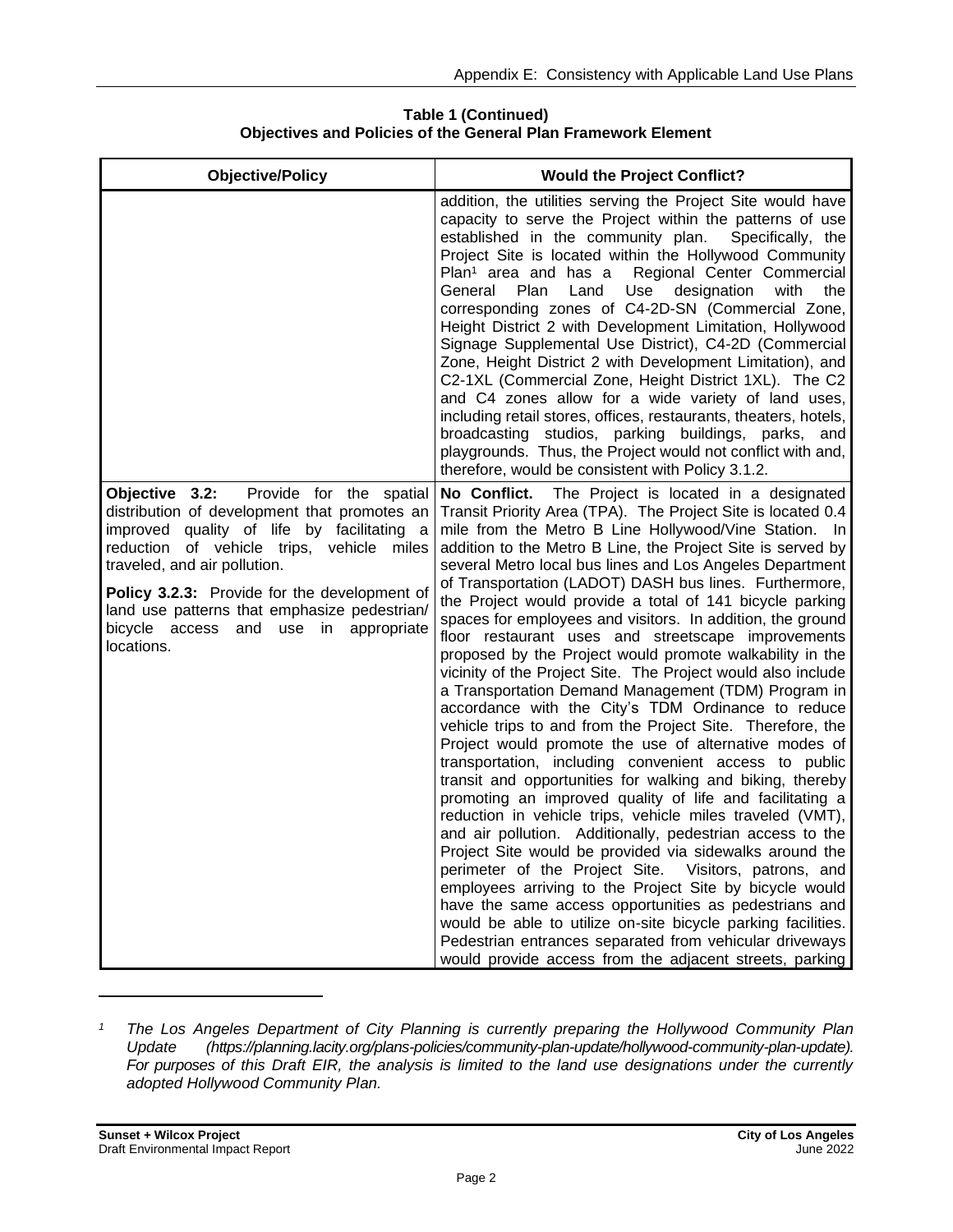| <b>Objective/Policy</b>                                                                                                                                                                                                                                                                                                                               | <b>Would the Project Conflict?</b>                                                                                                                                                                                                                                                                                                                                                                                                                                                                                                                                                                                                                                                                                                                                                                                                                                                                                                                                                                                                                                                                                                   |
|-------------------------------------------------------------------------------------------------------------------------------------------------------------------------------------------------------------------------------------------------------------------------------------------------------------------------------------------------------|--------------------------------------------------------------------------------------------------------------------------------------------------------------------------------------------------------------------------------------------------------------------------------------------------------------------------------------------------------------------------------------------------------------------------------------------------------------------------------------------------------------------------------------------------------------------------------------------------------------------------------------------------------------------------------------------------------------------------------------------------------------------------------------------------------------------------------------------------------------------------------------------------------------------------------------------------------------------------------------------------------------------------------------------------------------------------------------------------------------------------------------|
|                                                                                                                                                                                                                                                                                                                                                       | facilities, and transit stops. Thus, the Project would not<br>conflict with and, therefore, would be consistent with<br>Objective 3.2 and Policy 3.2.3.                                                                                                                                                                                                                                                                                                                                                                                                                                                                                                                                                                                                                                                                                                                                                                                                                                                                                                                                                                              |
| Accommodate projected<br>Objective 3.3:<br>population and employment growth within the<br>City and each community plan area and plan<br>for the provision of adequate supporting<br>transportation and utility infrastructure and<br>public services.                                                                                                 | No Conflict. As detailed in the Initial Study prepared for<br>the Project, which is included in Appendix A of this Draft<br>EIR, the Project's population and employment growth<br>would be well within SCAG's projections for the Subregion,<br>which serve as the basis for the Framework Element's<br>demographics projections and planned provisions of<br>transportation and utility infrastructure and public services.<br>The Project would also include a LADWP equipment area<br>that would include electrical distribution equipment and<br>emergency generators that would further provide adequate<br>utility infrastructure for the Project Site. Furthermore, the<br>Project would provide parking spaces and loading areas<br>for employee carpools and vanpools, a protected bicycle<br>storage facility and EV charging infrastructure. Therefore,<br>Project would provide adequate<br>the<br>utilities<br>and<br>transportation infrastructure and the Project would not<br>conflict with this objective. Thus, the Project would not<br>conflict with and, therefore, would be consistent with<br>Objective 3.3. |
| Objective 3.4: Encourage new multi-family<br>residential, retail<br>and<br>commercial,<br>office<br>development in the City's neighborhood<br>districts, community, regional, and downtown<br>centers as well as along primary transit<br>corridors/boulevards, while at the same time<br>conserving existing neighborhoods and related<br>districts. | No Conflict. The Project includes office and commercial<br>uses that would be compatible with existing and proposed<br>uses within the surrounding area and within a designated<br>Regional Center. Specifically, the Project Site is currently<br>developed with three commercial buildings and the area<br>surrounding the Project Site is developed primarily with a<br>mix of low- to high-intensity residential, commercial, and<br>office buildings. The proposed uses within the vicinity of<br>the Project Site comprise a variety of uses, including<br>apartments, condominiums, restaurants, hotels, office, and<br>as well as mixed-use developments<br>retail<br>uses,<br>incorporating some or all of these elements. As discussed<br>for Objective 3.2, the Project Site and vicinity are well<br>served by transit. Thus, the Project would not conflict with<br>and, therefore, would be consistent with Objective 3.4.                                                                                                                                                                                             |
| Policy 3.10.4: Provide for the development of<br>public streetscape<br>improvements,<br>where<br>appropriate.                                                                                                                                                                                                                                         | No Conflict. One of the Project's specific objectives is to<br>enhance the public realm by introducing active street uses,<br>such as community-serving commercial uses, that would<br>be consistent with the City's Walkability Checklist and<br>Citywide Design Guidelines. The Project would also<br>provide street trees in accordance with Urban Forestry<br>Division requirements. All new street and pedestrian<br>lighting within the public right-of-way would comply with<br>applicable City regulations and would be approved by the<br>Bureau of Street Lighting in order to maintain appropriate<br>and safe lighting levels on both sidewalks and roadways,<br>while minimizing light and glare on adjacent properties.<br>These improvements would improve the pedestrian                                                                                                                                                                                                                                                                                                                                             |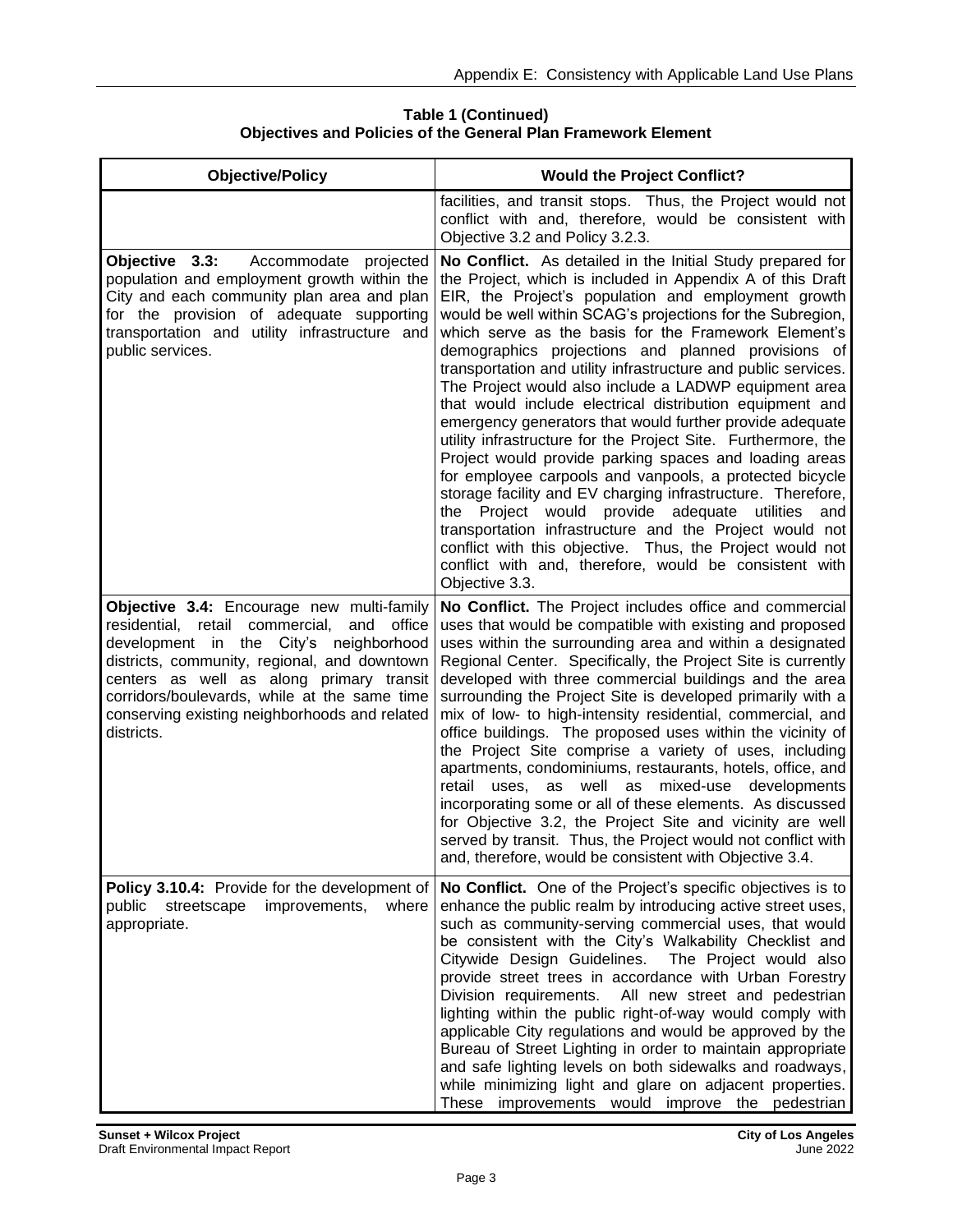| <b>Objective/Policy</b>                                                                                                                                                                                                                                                                                                                                                                                                | <b>Would the Project Conflict?</b>                                                                                                                                                                                                                                                                                                                                                                                                                                                                                                                                                                                                                                                                                                                                                                                                                                                                                                                                                                                                                                                                                                                                         |
|------------------------------------------------------------------------------------------------------------------------------------------------------------------------------------------------------------------------------------------------------------------------------------------------------------------------------------------------------------------------------------------------------------------------|----------------------------------------------------------------------------------------------------------------------------------------------------------------------------------------------------------------------------------------------------------------------------------------------------------------------------------------------------------------------------------------------------------------------------------------------------------------------------------------------------------------------------------------------------------------------------------------------------------------------------------------------------------------------------------------------------------------------------------------------------------------------------------------------------------------------------------------------------------------------------------------------------------------------------------------------------------------------------------------------------------------------------------------------------------------------------------------------------------------------------------------------------------------------------|
|                                                                                                                                                                                                                                                                                                                                                                                                                        | Thus, the Project would not conflict with<br>environment.<br>and, therefore, would be consistent with Policy 3.10.4.                                                                                                                                                                                                                                                                                                                                                                                                                                                                                                                                                                                                                                                                                                                                                                                                                                                                                                                                                                                                                                                       |
| <b>Objective 3.15:</b> Focus mixed commercial/<br>residential uses, neighborhood-oriented retail,<br>employment opportunities, and civic and<br>uses<br>around<br>urban<br>quasi-public<br>transit<br>stations, while protecting and preserving<br>surrounding low-density neighborhoods from<br>the encroachment of incompatible land uses.                                                                           | No Conflict. The Project would support this City objective by<br>providing a new mixed-use commercial office and restaurant<br>development with employment opportunities in a designated<br>TPA. Specifically, the Project Site is served by the Metro B<br>Line and multiple regional and local Metro bus routes and<br>local LADOT lines. By locating the Project's mix of office<br>and restaurant uses along Sunset Boulevard on a<br>commercially zoned parcel within Hollywood's dense<br>community, the Project would not encroach on a low-density<br>The Project would complement the<br>neighborhood.<br>surrounding buildings in terms of scale as previously<br>discussed. Additionally, the Project would be consistent<br>with the type of use and at the intensity and height<br>envisioned for a Regional Center. Thus, the Project would<br>not conflict with and, therefore, would be consistent with this<br>objective.                                                                                                                                                                                                                                 |
| <b>Urban Form and Neighborhood Design Chapter</b>                                                                                                                                                                                                                                                                                                                                                                      |                                                                                                                                                                                                                                                                                                                                                                                                                                                                                                                                                                                                                                                                                                                                                                                                                                                                                                                                                                                                                                                                                                                                                                            |
| Objective 5.2: Encourage future development<br>in centers and in nodes along corridors that<br>are served by transit and are already<br>functioning as centers for the surrounding<br>neighborhoods, the community or the region.                                                                                                                                                                                      | No Conflict. The Project Site is located in an area that is<br>well served by transit and where activity is already<br>concentrated. Consistent with policies related to Regional<br>Centers, the Project would consist of a 15-story mixed-use<br>structure that would include ground-level commercial uses<br>situated along pedestrian-oriented streets. In addition, the<br>Project would replace the existing office and retail uses<br>along with the associated surface parking area with a<br>building that has been designed to complement its<br>surroundings by incorporating elements that would<br>respond to the neighborhood scale. Specifically, the<br>Project would provide 431,032 square feet of office space<br>and 14,186 square feet of ground floor restaurant space in<br>proximity to employment, destinations,<br>and<br>other<br>neighborhood services in a transit-rich area, in a<br>designated TPA, and in an area already functioning as a<br>Regional Center for the surrounding neighborhoods, the<br>community, and the region. Thus, the Project would not<br>conflict with and, therefore, would be consistent with<br>Objective 5.2. |
| Objective 5.8:<br>Reinforce or encourage the<br>establishment<br>of<br>$\mathsf{a}$<br>pedestrian<br>strong<br>designated<br>orientation<br>in<br>neighborhood<br>districts, community centers, and pedestrian-<br>oriented subareas within regional centers, so<br>that these districts and centers can serve as a<br>focus of activity for the surrounding community<br>and a focus for investment in the community. | No Conflict. The Project would enhance the streetscape<br>adjacent to the Project Site by implementing a design that<br>would enhance the pedestrian experience. Specifically,<br>the ground floor of the proposed office building would be<br>designed to be transparent glass, activating the<br>streetscape with a restaurant use, as well as a coherent,<br>uniform architectural design. The Project would include<br>planted areas along the sidewalks adjacent to the Project<br>Site, further enhancing the streetscape and improving the<br>pedestrian environment. In addition, the Project would                                                                                                                                                                                                                                                                                                                                                                                                                                                                                                                                                                |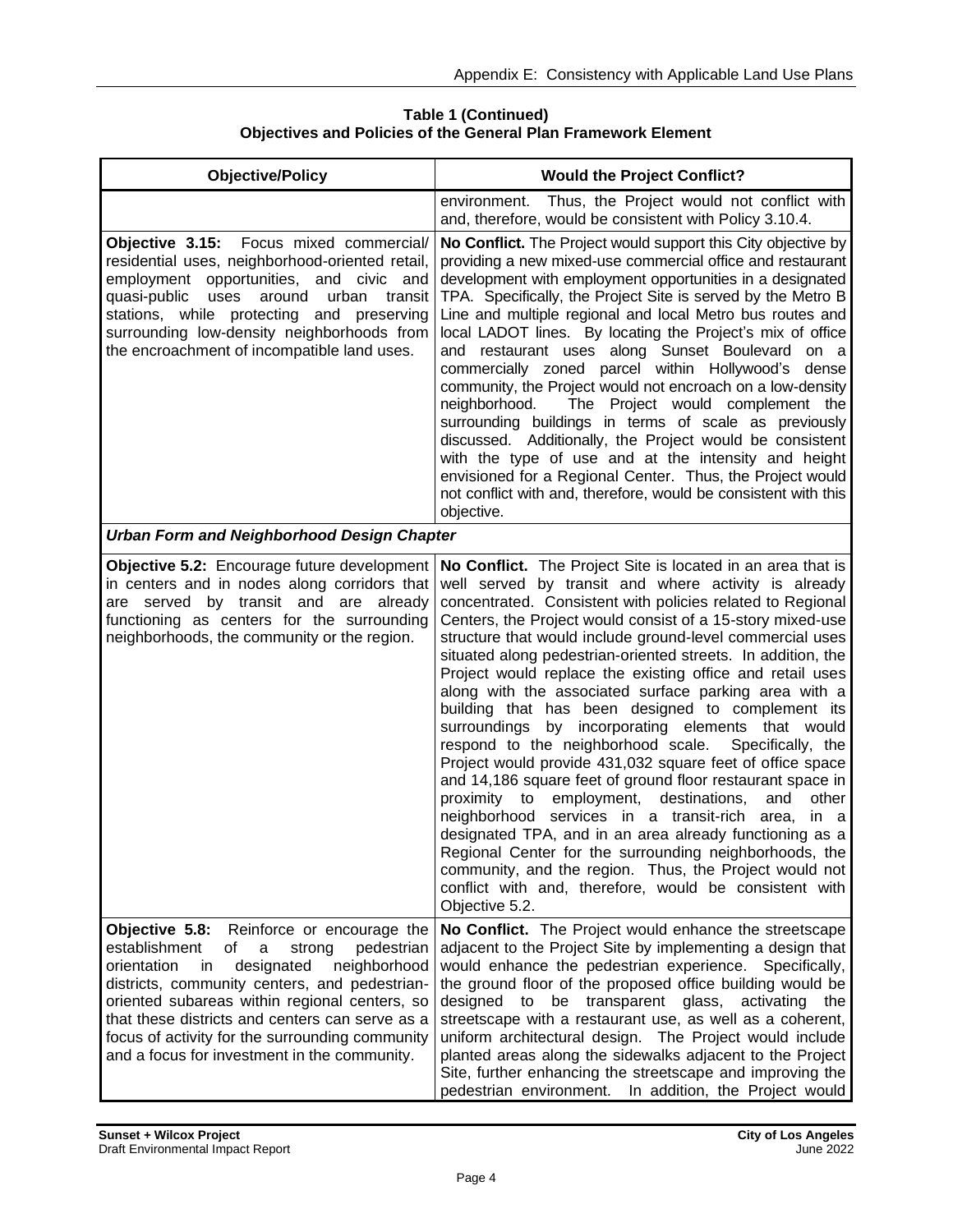| <b>Objective/Policy</b>                                                                                                                                                                                                                                                                                                                                                                                                                                                                                                                                                                                                                                                                                                                                                                                                                     | <b>Would the Project Conflict?</b>                                                                                                                                                                                                                                                                                                                                                                                                                                                                                                                                                                                                                                                                                                                                                                                                                   |
|---------------------------------------------------------------------------------------------------------------------------------------------------------------------------------------------------------------------------------------------------------------------------------------------------------------------------------------------------------------------------------------------------------------------------------------------------------------------------------------------------------------------------------------------------------------------------------------------------------------------------------------------------------------------------------------------------------------------------------------------------------------------------------------------------------------------------------------------|------------------------------------------------------------------------------------------------------------------------------------------------------------------------------------------------------------------------------------------------------------------------------------------------------------------------------------------------------------------------------------------------------------------------------------------------------------------------------------------------------------------------------------------------------------------------------------------------------------------------------------------------------------------------------------------------------------------------------------------------------------------------------------------------------------------------------------------------------|
|                                                                                                                                                                                                                                                                                                                                                                                                                                                                                                                                                                                                                                                                                                                                                                                                                                             | include low-level exterior lights adjacent to the office<br>building and along pathways that would serve to enhance<br>the safety of pedestrians at night.<br>Furthermore, the<br>Project would be designed in a contemporary architectural<br>style that would be compatible with the general urban<br>characteristics of the surrounding neighborhood. Overall,<br>the Project would maximize the value of the underutilized<br>site through replacement of existing low intensity<br>commercial uses with a modern structure and a mix of<br>uses consistent with anticipated market demands.<br>As<br>such, the Project would serve as a focus of activity for the<br>surrounding community and a focus for investment in the<br>community. Thus, the Project would not conflict with, and<br>therefore, would be consistent with Objective 5.8. |
| Objective 5.9: Encourage proper design and<br>effective use of the built environment to help<br>increase personal safety at all times of the<br>day.                                                                                                                                                                                                                                                                                                                                                                                                                                                                                                                                                                                                                                                                                        | No Conflict. The Project would include low-level exterior<br>lights adjacent to the buildings and along pathways that<br>would serve to enhance the safety of pedestrians at night.<br>Additionally, lighting of building entries and walkways<br>would be provided for pedestrian orientation and to clearly<br>identify a secure route between parking areas and points<br>of entry into the commercial buildings.<br>Internal to the<br>Project Site, the Project would include landscaped planters<br>pedestrian walkways<br>designated<br>to<br>minimize<br>and<br>vehicular/pedestrian conflicts. Thus, the Project would not<br>conflict with, and therefore, would be consistent with<br>Objective 5.9.                                                                                                                                      |
| <b>Open Space and Conservation Chapter</b>                                                                                                                                                                                                                                                                                                                                                                                                                                                                                                                                                                                                                                                                                                                                                                                                  |                                                                                                                                                                                                                                                                                                                                                                                                                                                                                                                                                                                                                                                                                                                                                                                                                                                      |
| An integrated citywide/regional<br>Goal 6A:<br>public and private open space system that<br>serves and is accessible by the City's<br>and<br>population<br>is<br>unthreatened<br>by<br>encroachment from other land uses.<br>Policy 6.4.8: Maximize the use of existing<br>public<br>at<br>the<br>open<br>space<br>resources<br>neighborhood<br>scale<br>seek<br>and<br>new<br>opportunities for private development to<br>enhance the open space resources of the<br>neighborhoods.<br>b. Encourage the improvement of open<br>space, both on public and private<br>property, as opportunities arise. Such<br>places may include the dedication of<br>"unbuildable" areas or sites that may<br>serve as green space, or pathways and<br>connections that may be improved to<br>serve as neighborhood landscape and<br>recreation amenities | No Conflict. The Project would contribute to the private<br>open space system by including several open space areas<br>consisting of private landscaped outdoor terraces on the<br>various upper levels of the Project. The Project would<br>provide 61,449 square feet of private open space, which<br>would include a 21,465-square-foot landscaped deck<br>located on the sixth level of the office building.<br>Furthermore, the Project would not conflict with the public<br>and private open space system because it would not<br>encroach upon existing open space. Thus, the Project<br>would not conflict with and, therefore, would be consistent<br>with Goal 6A and Policy 6.4.8.                                                                                                                                                       |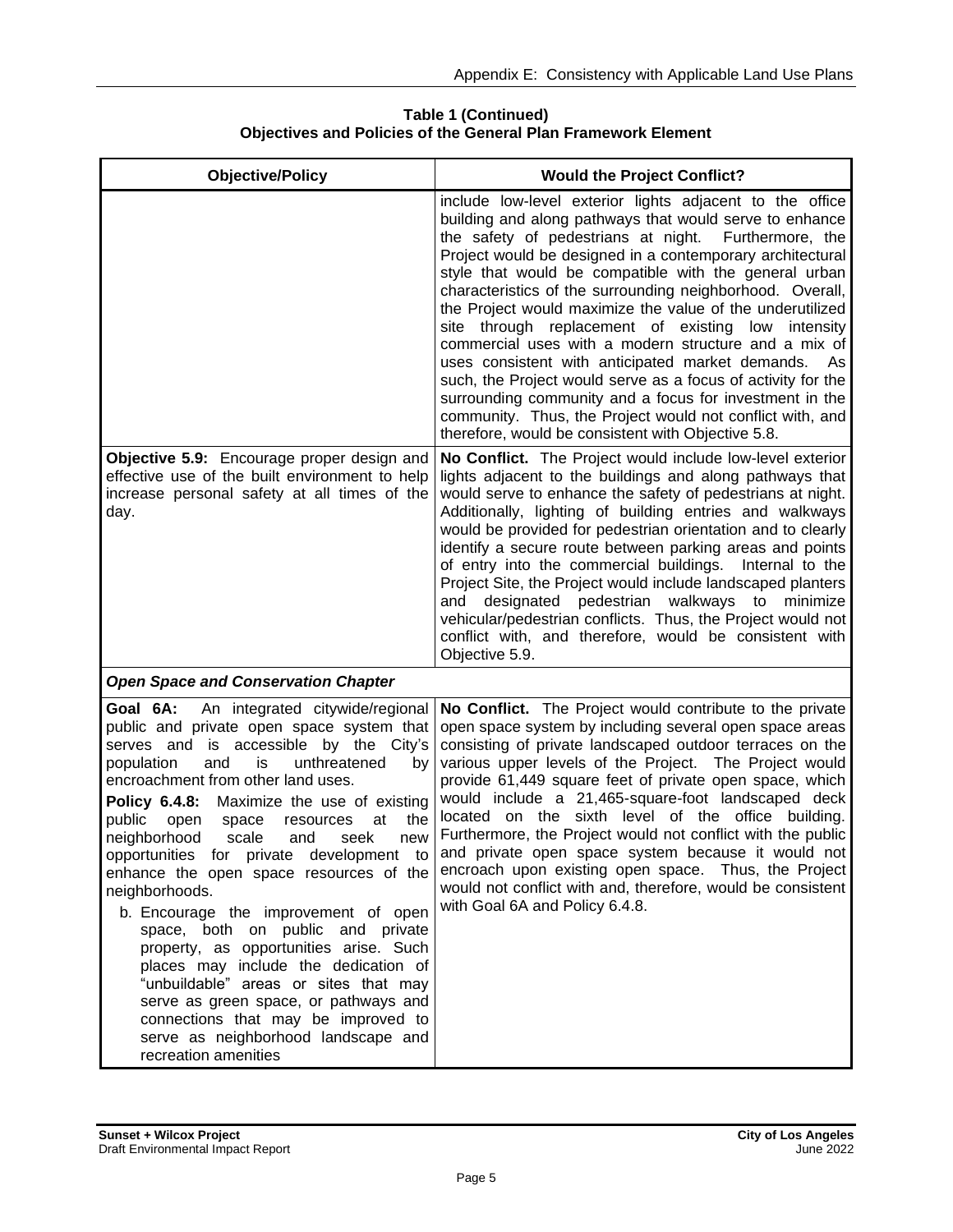| <b>Objective/Policy</b>                                                                                                                                                                                                                                                                                                                                           | <b>Would the Project Conflict?</b>                                                                                                                                                                                                                                                                                                                                                                                                                                                                                                                                                                                                                                                                                                                                                                                                                                                                                                                                                           |
|-------------------------------------------------------------------------------------------------------------------------------------------------------------------------------------------------------------------------------------------------------------------------------------------------------------------------------------------------------------------|----------------------------------------------------------------------------------------------------------------------------------------------------------------------------------------------------------------------------------------------------------------------------------------------------------------------------------------------------------------------------------------------------------------------------------------------------------------------------------------------------------------------------------------------------------------------------------------------------------------------------------------------------------------------------------------------------------------------------------------------------------------------------------------------------------------------------------------------------------------------------------------------------------------------------------------------------------------------------------------------|
| <b>Economic Development Chapter</b>                                                                                                                                                                                                                                                                                                                               |                                                                                                                                                                                                                                                                                                                                                                                                                                                                                                                                                                                                                                                                                                                                                                                                                                                                                                                                                                                              |
| <b>Objective 7.2:</b> Establish a balance of land<br>uses that provides for commercial<br>and<br>industrial development which meets the needs<br>of local residents, sustains economic growth,<br>and assures maximum feasible environmental<br>quality.                                                                                                          | No Conflict. The Project would support this objective by<br>providing a mix of office and restaurant uses to<br>complement the employment base of the Community Plan<br>area, help meet needs of local residents, and foster<br>continued economic investment. In addition, the Project<br>Site would have convenient access to public transit and<br>opportunities for walking and biking, thereby facilitating a<br>reduction in vehicle trips, VMT, and air pollution to ensure<br>maximum feasible environmental quality.<br>Thus, the<br>Project would not conflict with, and therefore, would be<br>consistent with Objective 7.2.                                                                                                                                                                                                                                                                                                                                                     |
| Policy 7.2.3:<br>Encourage new commercial<br>development in proximity to rail and bus transit<br>corridors and stations.                                                                                                                                                                                                                                          | No Conflict. The Project would develop commercial uses,<br>inclusive of office and restaurant uses, in a designated<br>TPA. Specifically, the Project Site is served by the Metro<br>B Line and several Metro bus lines and LADOT DASH bus<br>lines. The Metro B Line Hollywood/Vine Station is located<br>0.4 mile of the Project Site. Thus, the Project would not<br>conflict with and, therefore, would be consistent with Policy<br>7.2.3.                                                                                                                                                                                                                                                                                                                                                                                                                                                                                                                                              |
| <b>Infrastructure and Public Services Chapter</b>                                                                                                                                                                                                                                                                                                                 |                                                                                                                                                                                                                                                                                                                                                                                                                                                                                                                                                                                                                                                                                                                                                                                                                                                                                                                                                                                              |
| Policy 9.3.1:<br>Reduce the amount<br>0f<br>hazardous substances and the total amount of<br>flow entering the wastewater system.                                                                                                                                                                                                                                  | No Conflict. The Project does not include uses that handle<br>or generate hazardous substances. The Project would also<br>reduce the amount of flow entering the wastewater system<br>through the incorporation of Project Design Feature WAT-<br>PDF-1 included in Section IV.J.1, Utilities and Service<br>Systems-Water Supply and Infrastructure of this Draft EIR,<br>which would minimize water use and the corresponding<br>wastewater generation. Thus, the Project would not conflict<br>with and, therefore, would be consistent with Policy 9.3.1.                                                                                                                                                                                                                                                                                                                                                                                                                                |
| <b>Goal 9B:</b> A stormwater management program<br>that minimizes flood hazards and protects<br>water quality by employing watershed-based<br>approaches that balance<br>environmental,<br>economic and engineering considerations.<br>Objective 9.6: Pursue effective and efficient<br>approaches to reducing stormwater runoff and<br>protecting water quality. | No Conflict. As discussed in the Initial Study prepared for<br>the Project included in Appendix A, of this Draft EIR, the<br>Project would implement a Storm Water Pollution<br>Prevention Plan (SWPPP) as required under the National<br>Pollutant Discharge Elimination System (NPDES)<br>Construction General Permit. As part of the SWPPP, the<br>Project would implement best management practices<br>(BMPs) and other erosion control measures to minimize<br>the discharge of pollutants in stormwater runoff.<br>In.<br>addition, during operation, the Project would include BMPs<br>to collect, detain, treat, and discharge runoff on-site before<br>discharging into the municipal storm drain system.<br>The<br>Project does not include uses known to generate<br>hazardous substances that could enter the wastewater<br>system, such as industrial uses. Thus, the Project would<br>not conflict with, and therefore, would be consistent with<br>Goal 9B and Objective 9.6. |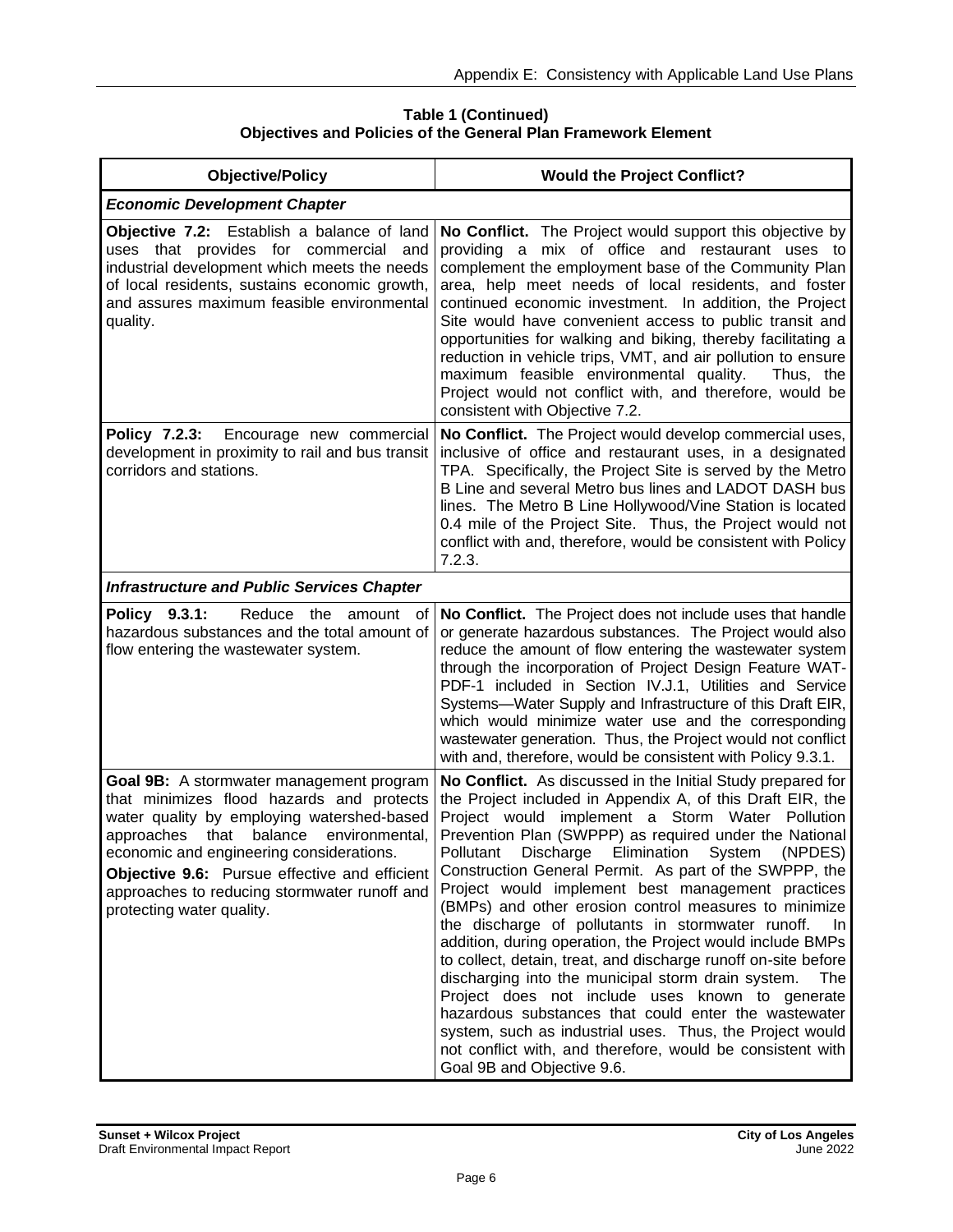**Table 1 (Continued) Objectives and Policies of the General Plan Framework Element**

| <b>Objective/Policy</b>                                                                                                    | <b>Would the Project Conflict?</b>                                                                                                                                                                                                                                                                                                                                                                                                                                                                                                                                                                                                                                                                                                                                                       |
|----------------------------------------------------------------------------------------------------------------------------|------------------------------------------------------------------------------------------------------------------------------------------------------------------------------------------------------------------------------------------------------------------------------------------------------------------------------------------------------------------------------------------------------------------------------------------------------------------------------------------------------------------------------------------------------------------------------------------------------------------------------------------------------------------------------------------------------------------------------------------------------------------------------------------|
| Objective 9.10: Ensure that water supply,<br>storage, and delivery systems are adequate to<br>support planned development. | No Conflict. As evaluated in Section IV.J.1, Utilities and<br>Service Systems-Water Supply and Infrastructure, of this<br>Draft EIR, based on LADWP's demand projections<br>provided in its 2020 UWMP, LADWP would be able to<br>meet the water demand of the Project, as well as the<br>existing and planned future water demands of its service<br>area. Furthermore, the Project would not exceed the<br>available capacity within the distribution infrastructure that<br>would serve the Project Site. Therefore, the Project would<br>not conflict with this objective and no new water supply,<br>storage, and delivery systems are required to support the<br>development. Thus, the Project would not conflict with,<br>and therefore, would be consistent with Objective 9.10. |
| Source: Eyestone Environmental, 2022.                                                                                      |                                                                                                                                                                                                                                                                                                                                                                                                                                                                                                                                                                                                                                                                                                                                                                                          |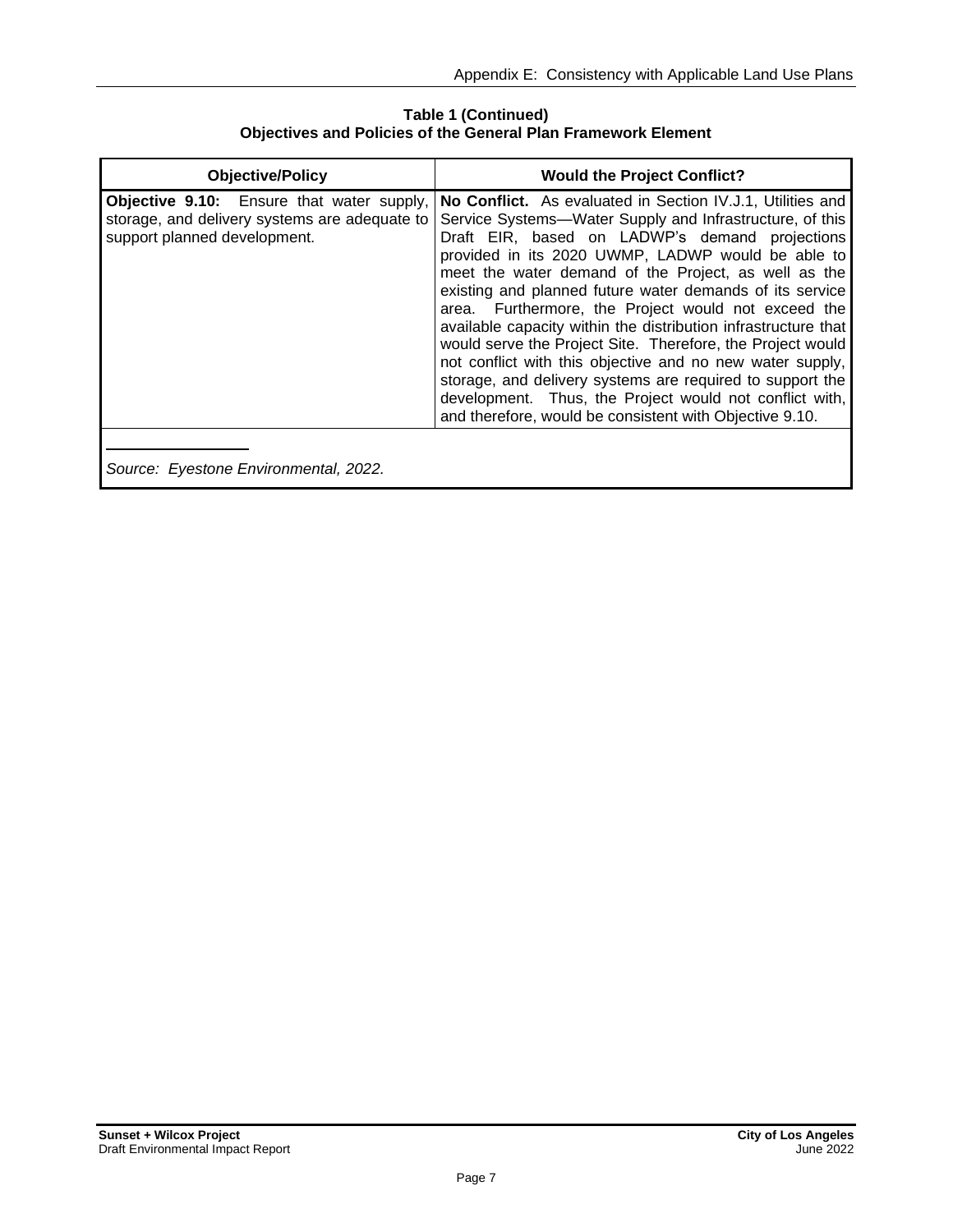**Table 2 Objectives and Policies of Mobility Plan 2035**

| <b>Objective/Policy</b>                                                                                                                                                                                                                            | <b>Would the Project Conflict?</b>                                                                                                                                                                                                                                                                                                                                                                                                                                                                                                                                                                                                                                                                                                                                                                                                                                                                                                                                                                                                                                                               |
|----------------------------------------------------------------------------------------------------------------------------------------------------------------------------------------------------------------------------------------------------|--------------------------------------------------------------------------------------------------------------------------------------------------------------------------------------------------------------------------------------------------------------------------------------------------------------------------------------------------------------------------------------------------------------------------------------------------------------------------------------------------------------------------------------------------------------------------------------------------------------------------------------------------------------------------------------------------------------------------------------------------------------------------------------------------------------------------------------------------------------------------------------------------------------------------------------------------------------------------------------------------------------------------------------------------------------------------------------------------|
| Policy 1.6: Design detour facilities to provide<br>safe passage for all modes of travel during<br>times of construction.                                                                                                                           | As identified in Project Design Feature<br>No Conflict.<br>TR-PDF-1 in Section IV.H, Transportation, of this Draft<br>EIR, the Project will prepare and implement a Construction<br>Traffic<br>Management<br>Plan<br>minimize<br>to<br>potential<br>construction impacts to the surrounding area related to<br>construction trucks, worker trips, and any possible<br>sidewalk and lane closures and ensure safe passage for<br>all modes of travel during Project construction. As part of<br>the Construction Traffic Management Plan, a Worksite<br>Traffic Control Plan will be developed to identify all traffic<br>control measures, signs, delineators, and work instructions<br>to be implemented by the construction contractor through<br>the duration of demolition and construction activity. The<br>Worksite Traffic Control Plan will ensure that the potential<br>conflicts between construction activities, street traffic,<br>bicyclists and pedestrians are minimized.<br>Thus, the<br>Project would not conflict with and, therefore, would be<br>consistent with Policy 1.6. |
| Policy 2.3:<br>Recognize walking<br>as<br>a<br>component of every trip, and ensure high<br>quality pedestrian access in all site planning<br>and public right-of-way modifications<br>to<br>provide a safe and comfortable walking<br>environment. | No Conflict. The Project would create a street-level<br>identity for the Project Site and improve the pedestrian<br>experience through the introduction of active street uses<br>and landscaping, including street trees, as previously<br>described above. Pedestrian access to the Project Site<br>would be provided along Sunset Boulevard and Wilcox<br>Avenue. Thus, the Project would not conflict with and,<br>therefore, would be consistent with Policy 2.3.                                                                                                                                                                                                                                                                                                                                                                                                                                                                                                                                                                                                                            |
| Policy 2.6:<br>Provide safe, convenient, and<br>local and regional bicycling<br>comfortable<br>facilities for people of all types and abilities.                                                                                                   | No Conflict. The Project would provide 141 bicycle<br>parking spaces, including 92 long term and 49 short term<br>spaces. The Project would also include other amenities<br>for bicyclists such as showers and a repair facility near the<br>bicycle parking facility. Thus, the Project would not conflict<br>with and, therefore, would be consistent with Policy 2.6.                                                                                                                                                                                                                                                                                                                                                                                                                                                                                                                                                                                                                                                                                                                         |
| Policy 2.10:<br>Facilitate the provision of<br>adequate on and off-street loading areas.                                                                                                                                                           | No Conflict. The Project would include a loading zone for<br>loading and trash operations with a tertiary driveway located<br>further north along Cole Place to avoid any impacts to<br>Sunset Boulevard and Wilcox Avenue during Project<br>operation. The Project would also include an on-street<br>passenger loading zone for rideshare services along the<br>east curb of Wilcox Avenue adjacent to the Project Site. No<br>passenger loading is proposed along Sunset Boulevard.<br>Thus, the Project would not conflict with and, therefore,<br>would be consistent with Policy 2.10.                                                                                                                                                                                                                                                                                                                                                                                                                                                                                                     |
| Policy 3.1: Recognize all modes of travel,<br>including pedestrian, bicycle, transit, and<br>vehicular<br>modes-including<br>goods<br>movement-as integral components of the<br>City's transportation system.                                      | No Conflict. The Project would promote this policy by<br>providing adequate vehicular and pedestrian access and<br>bicycle facilities, as previously discussed. In addition, the<br>Project would be located in a designated TPA, served by<br>the Metro B Line and numerous local and regional<br>commuter bus lines, as detailed in Section IV.H,<br>Transportation, of this Draft EIR. Thus, the Project would<br>not conflict with and, therefore, would be consistent with                                                                                                                                                                                                                                                                                                                                                                                                                                                                                                                                                                                                                  |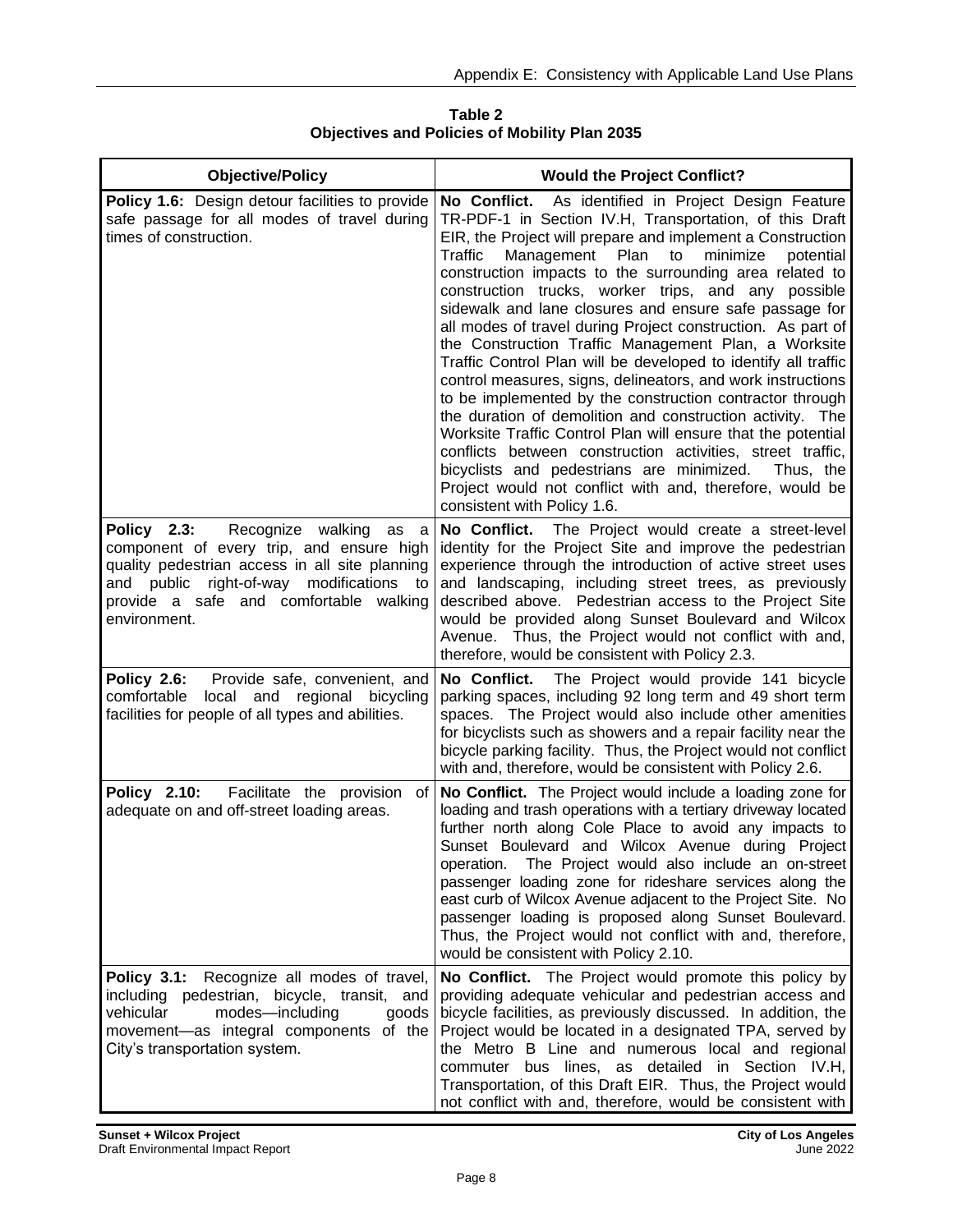#### **Table 2 (Continued) Objectives and Policies of Mobility Plan 2035**

| <b>Objective/Policy</b>                                                                                                                                                                           | <b>Would the Project Conflict?</b>                                                                                                                                                                                                                                                                                                                                                                                                                                                                                                                                                                                                                                                                                                                                                                                                       |
|---------------------------------------------------------------------------------------------------------------------------------------------------------------------------------------------------|------------------------------------------------------------------------------------------------------------------------------------------------------------------------------------------------------------------------------------------------------------------------------------------------------------------------------------------------------------------------------------------------------------------------------------------------------------------------------------------------------------------------------------------------------------------------------------------------------------------------------------------------------------------------------------------------------------------------------------------------------------------------------------------------------------------------------------------|
|                                                                                                                                                                                                   | Policy 3.1.                                                                                                                                                                                                                                                                                                                                                                                                                                                                                                                                                                                                                                                                                                                                                                                                                              |
| Policy 3.3:<br>Promote equitable land use<br>decisions that result in fewer vehicle trips by<br>providing greater proximity and access to jobs,<br>destinations, and other neighborhood services. | No Conflict.<br>The Project would support this policy<br>through the development of commercial uses, inclusive of<br>office and restaurant uses, in proximity to employment,<br>destinations, and other neighborhood services in a transit-<br>rich area, and in a designated TPA. As such, the Project<br>would result in fewer vehicle trips. Thus, the Project would<br>not conflict with and, therefore, would be consistent with<br>Policy 3.3.                                                                                                                                                                                                                                                                                                                                                                                     |
| Policy 3.4: Provide all residents, workers and<br>visitors with affordable, efficient, convenient,<br>and attractive transit services.                                                            | No Conflict. As previously discussed, the Project would<br>support the implementation of this citywide policy by<br>locating<br>a new commercial office and<br>restaurant<br>development in a designated TPA. Workers and visitors of<br>the Project would be well-served by affordable, efficient,<br>convenient, and attractive transit services adjacent to the<br>Project Site, which would reduce VMT. Thus, the Project<br>would not conflict with and, therefore, would be consistent<br>with Policy 3.4.                                                                                                                                                                                                                                                                                                                         |
| Policy 3.8: Provide bicyclists with convenient,<br>secure and well maintained bicycle parking<br>facilities.                                                                                      | No Conflict. The Project would provide a total of 141<br>bicycle parking spaces consisting of 92 long-term spaces<br>and 49 short-term spaces. All short-term and long-term<br>bicycle parking would be located in a bicycle parking<br>facility and other areas within the ground level of the<br>The Project would provide a closed-circuit<br>Project.<br>security camera system to ensure that the bicycle parking<br>and storage areas are secured and well-maintained.<br>Thus, the Project would not conflict with, and therefore,<br>would be consistent with Policy 3.8.                                                                                                                                                                                                                                                        |
| Policy 4.8: Encourage greater utilization of<br>Transportation Demand Management (TDM)<br>strategies to reduce dependence on single-<br>occupancy vehicles.                                       | No<br>Conflict.<br>discussed<br>Section<br>IV.H,<br>As<br>in<br>Transportation, of this Draft EIR, the Project would support<br>this policy by implementing a TDM Program. Specifically,<br>the Project would implement a TDM Program<br>in.<br>accordance with the City's TDM Ordinance to reduce<br>vehicular traffic to and from the Project Site. It would<br>promote non-automobile travel and reduce the use of<br>single-occupant vehicle trips with a comprehensive<br>program of design features, transportation services,<br>education programs, and incentive programs. The TDM<br>Program would be beneficial to traffic flow, transit service,<br>pedestrian circulation, and overall mobility in the Project<br>Thus, the Project would not conflict with and,<br>area.<br>therefore, would be consistent with Policy 4.8. |
| Policy 5.2: Support ways to reduce vehicle<br>miles traveled (VMT) per capita.                                                                                                                    | No Conflict. The Project supports implementation of this<br>policy by locating office and restaurant uses in a<br>commercial corridor. The Project would provide greater<br>proximity to neighborhood services, jobs, and residences<br>and would be well-served by existing public transportation.<br>The Project would also promote pedestrian activity through<br>building design and streetscape amenities and bicycling                                                                                                                                                                                                                                                                                                                                                                                                             |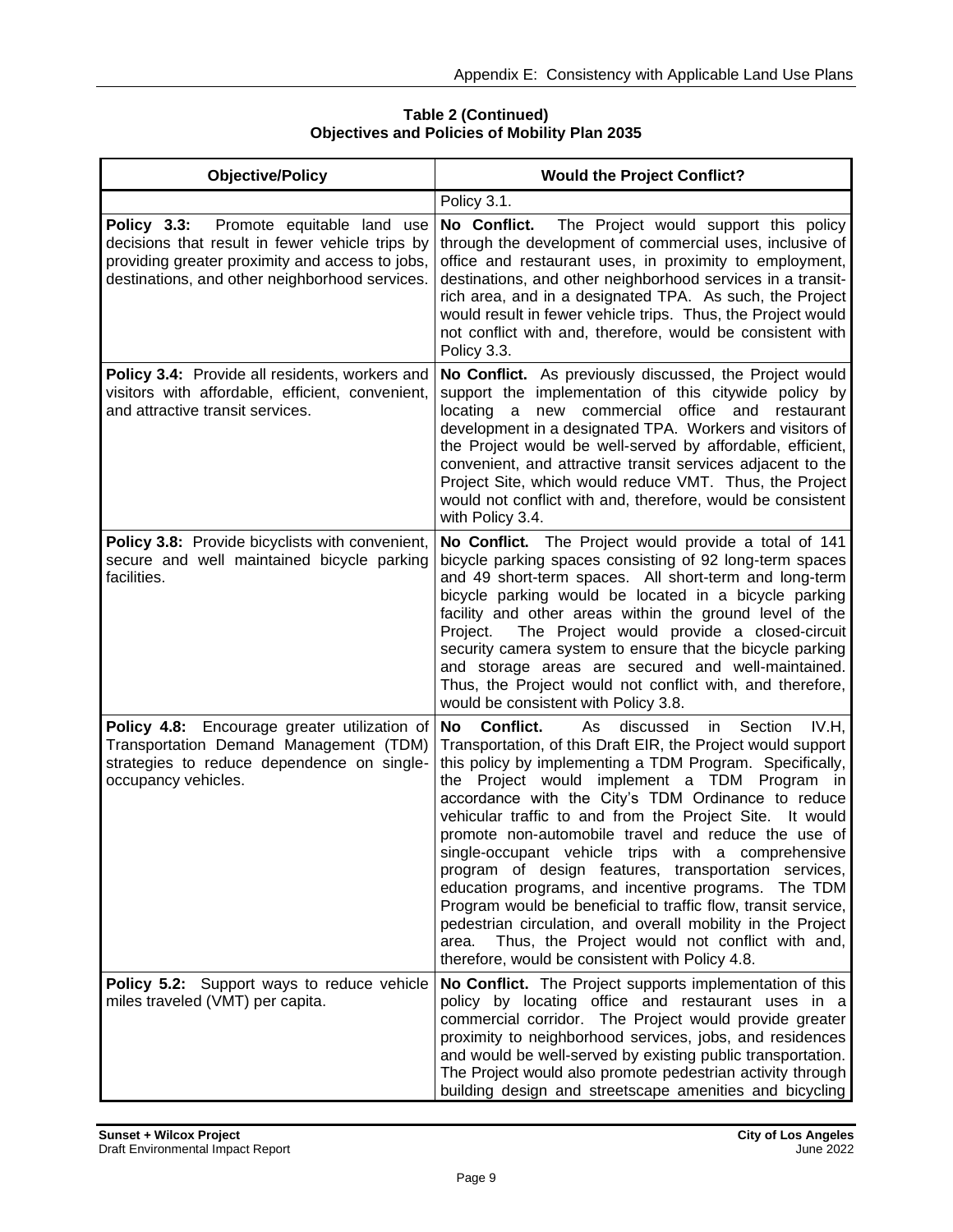| <b>Objective/Policy</b>                                                                                                                                    | <b>Would the Project Conflict?</b>                                                                                                                                                                                                                                                                                                                                                                                                                                                                              |
|------------------------------------------------------------------------------------------------------------------------------------------------------------|-----------------------------------------------------------------------------------------------------------------------------------------------------------------------------------------------------------------------------------------------------------------------------------------------------------------------------------------------------------------------------------------------------------------------------------------------------------------------------------------------------------------|
|                                                                                                                                                            | opportunities. Furthermore, the Project would implement a<br>TDM Program in accordance with the City's TDM<br>Ordinance to promote non-auto travel and reduce the use<br>of single-occupant vehicle trips. Therefore, the Project<br>would support ways to reduce VMT. Thus, the Project<br>would not conflict with and, therefore, would be consistent<br>with Policy 5.2.                                                                                                                                     |
| Policy 5.4: Continue to encourage<br>adoption of low and zero emission<br>fuel<br>sources, new mobility technologies,<br>and<br>supporting infrastructure. | the $\vert$ No Conflict. While this policy applies to large-scale goals<br>relative to fuel sources, technologies, and infrastructure,<br>the Project would not inhibit the City's implementation of<br>this policy. The Project would support this policy by<br>providing parking spaces that are equipped with electric<br>vehicle charging stations as identified in Project Design<br>Features GHG-PDF-1. Thus, the Project would not conflict<br>with and, therefore, would be consistent with Policy 5.4. |
| Policy 5.5: Maximize opportunities to capture<br>and infiltrate stormwater within the City's<br>public right-of-ways.                                      | No Conflict. The Project would not conflict with or inhibit<br>this citywide policy. The Project would prevent additional<br>stormwater effluent entering the public right-of-way<br>through a SWPPP, as discussed above under Objective<br>9.6 of the Framework Element. Thus, the Project would<br>not conflict with and, therefore, would be consistent with<br>Policy 5.5.                                                                                                                                  |
| Source: Eyestone Environmental, 2022.                                                                                                                      |                                                                                                                                                                                                                                                                                                                                                                                                                                                                                                                 |

# **Table 2 (Continued) Objectives and Policies of Mobility Plan 2035**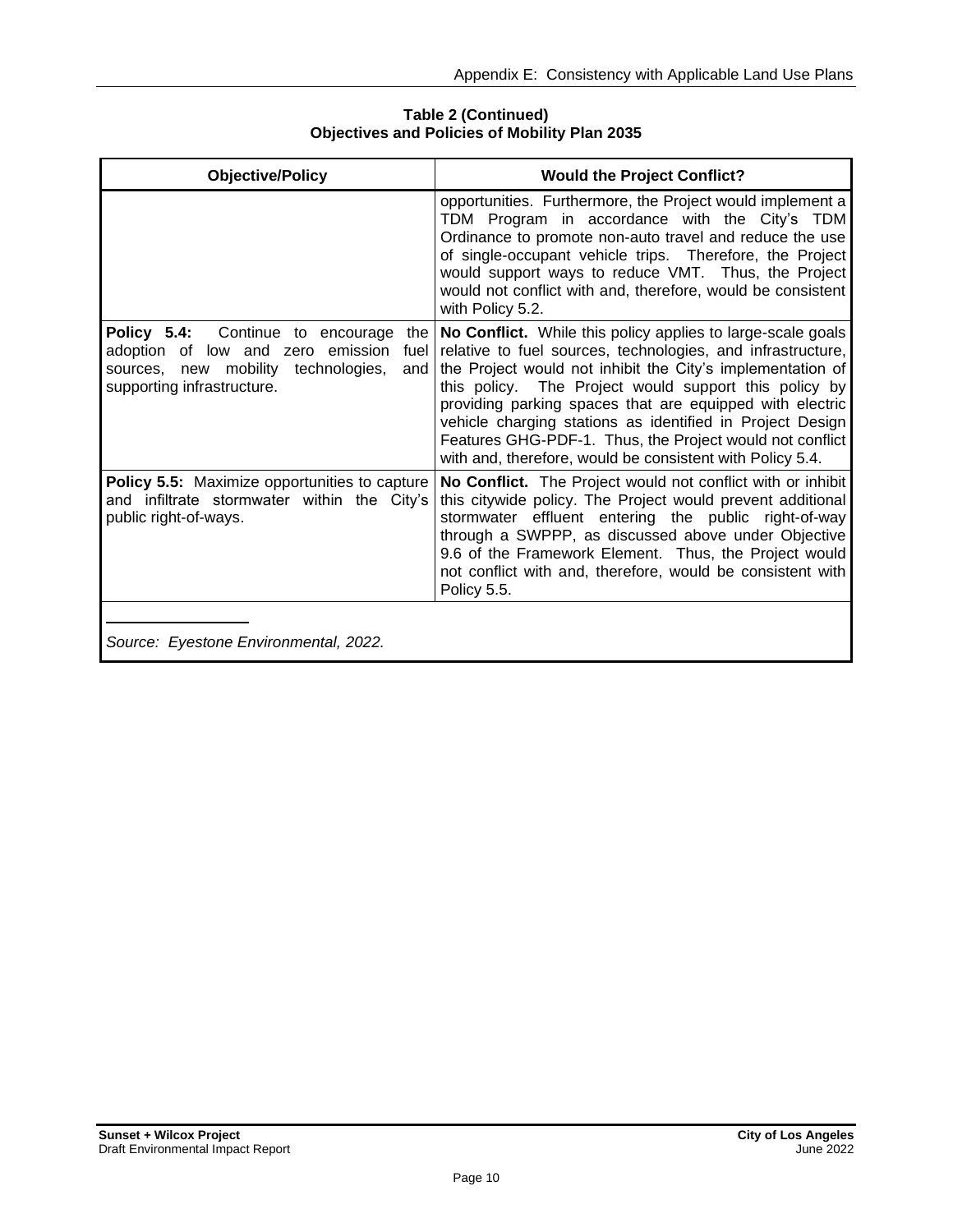**Table 3 Applicable Objectives and Policies of the Hollywood Community Plan**

| <b>Objective/Policy</b>                                                                                                                                                                                                                                                                            | <b>Would the Project Conflict?</b>                                                                                                                                                                                                                                                                                                                                                                                                                                                                                                                                                                                                                                                                                                                                                                                                                                                                                                                                                                                                                                                                                                                                                                                                         |
|----------------------------------------------------------------------------------------------------------------------------------------------------------------------------------------------------------------------------------------------------------------------------------------------------|--------------------------------------------------------------------------------------------------------------------------------------------------------------------------------------------------------------------------------------------------------------------------------------------------------------------------------------------------------------------------------------------------------------------------------------------------------------------------------------------------------------------------------------------------------------------------------------------------------------------------------------------------------------------------------------------------------------------------------------------------------------------------------------------------------------------------------------------------------------------------------------------------------------------------------------------------------------------------------------------------------------------------------------------------------------------------------------------------------------------------------------------------------------------------------------------------------------------------------------------|
| Objective 5. To provide a basis for the location<br>and programming of public services and<br>utilities and to coordinate the phasing of public<br>development.<br>facilities<br>with<br>private<br>To<br>encourage open space and parks in both local<br>neighborhoods and in high density areas. | No Conflict.<br>As discussed in Section IV.G.1, Public<br>Services-Fire Protection; Section IV.G.2, Public Services-<br>Police Protection; Section IV.G.3, Public Services-<br>Libraries; Section IV.J.1, Utilities and Service Systems-<br>Water Supply and Infrastructure; Section IV.J.2, Utilities and<br>Service Systems-Wastewater; and Section IV.J.3, Utilities<br>and Service Systems-Energy Infrastructure, of this Draft<br>EIR, the Project would not require the construction of<br>public services facilities, the construction of which would<br>cause significant environmental impacts. In addition, the<br>utilities serving the Project Site would have capacity to<br>serve the Project. As indicated in these sections of this<br>Draft EIR, the Project's impacts would be less than<br>significant. In addition, although the Project is not required<br>to provide open space areas, the Project would provide<br>approximately 61,449 square feet of private open space,<br>which would reduce the potential for additional demand to<br>be placed on public parks and open space in high density<br>Thus, the Project would not conflict with and,<br>areas.<br>therefore, would be consistent with Objective 5. |
| Objective 6. To<br>make<br>provision<br>for<br>a<br>circulation system coordinated with land uses<br>and densities and adequate to accommodate<br>traffic; and to encourage the expansion and<br>improvement of public transportation service.                                                     | No Conflict. While this is a citywide objective, the Project<br>would support its implementation. Specifically, the Project<br>Site is located in a highly urbanized area and designated<br>TPA that is well-served by public transit provided by Metro<br>Thus, the Project would promote<br>and LADOT.<br>opportunities for the use of alternative modes of<br>transportation, including use of public transportation,<br>walking, and bicycling. Thus, the Project would not conflict<br>with and, therefore, would be consistent with Objective 6.                                                                                                                                                                                                                                                                                                                                                                                                                                                                                                                                                                                                                                                                                     |
| <b>Other Public Facilities</b>                                                                                                                                                                                                                                                                     |                                                                                                                                                                                                                                                                                                                                                                                                                                                                                                                                                                                                                                                                                                                                                                                                                                                                                                                                                                                                                                                                                                                                                                                                                                            |
| It is the City's policy that, where feasible, new<br>power lines be placed underground and that<br>the undergrounding of existing lines be<br>continued and expanded.                                                                                                                              | No Conflict. Project connections to existing power lines<br>would be placed underground, where feasible. The Project<br>would not conflict with and, therefore, would be consistent<br>with this objective/policy.                                                                                                                                                                                                                                                                                                                                                                                                                                                                                                                                                                                                                                                                                                                                                                                                                                                                                                                                                                                                                         |
| Source: Eyestone Environmental, 2022.                                                                                                                                                                                                                                                              |                                                                                                                                                                                                                                                                                                                                                                                                                                                                                                                                                                                                                                                                                                                                                                                                                                                                                                                                                                                                                                                                                                                                                                                                                                            |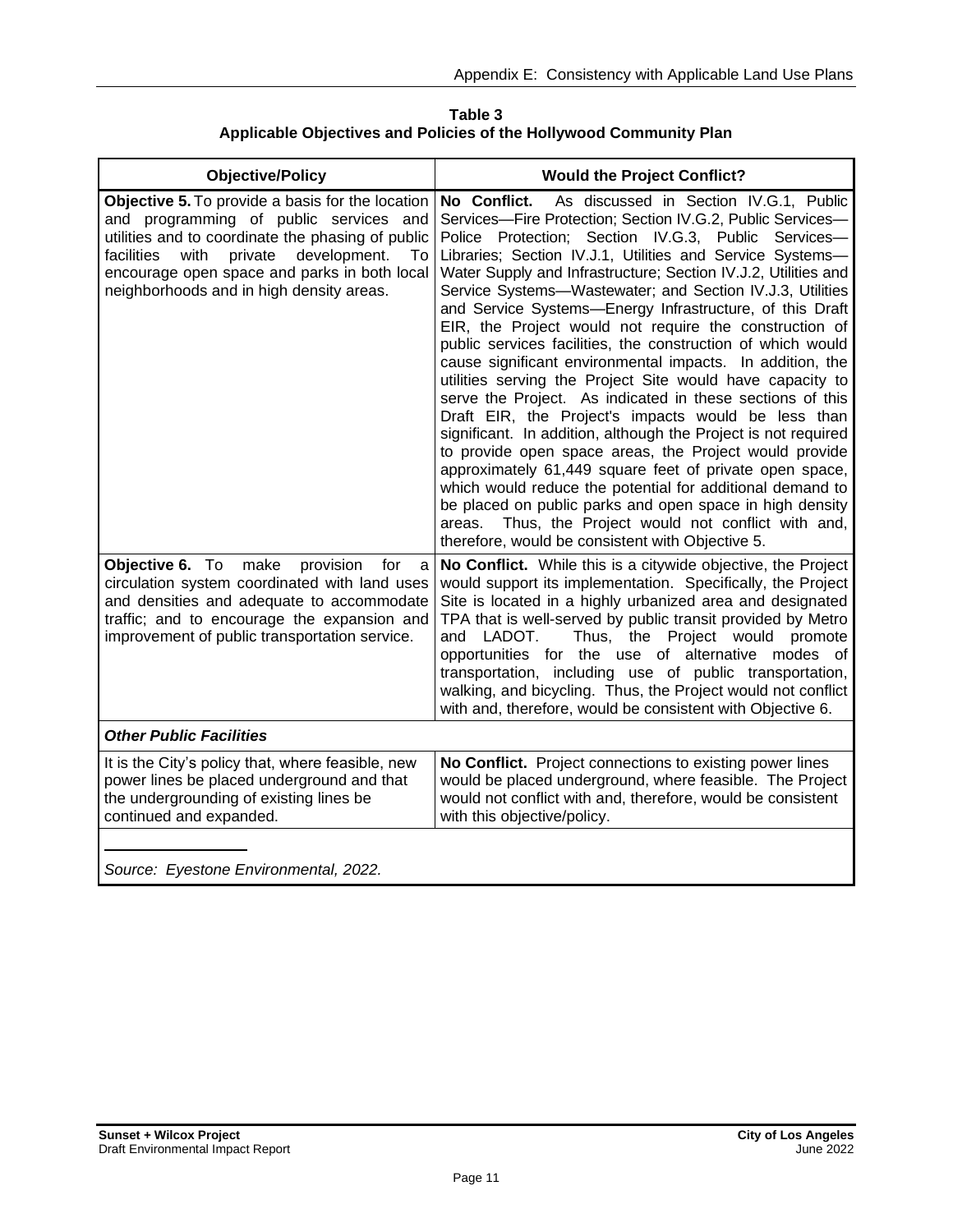| 2020-2045 RTP/SCS Goals                                                                                                                                                                                                                                                | <b>Would the Project Conflict?</b>                                                                                                                                                                                                                                                                                                                                                                                                                                                                                                                                                                                                                                                                                                                                                                                                                                                                                                                                                                                                                                                                                                                                                                                                                                                                                                                                                                                                                                                                                                                             |
|------------------------------------------------------------------------------------------------------------------------------------------------------------------------------------------------------------------------------------------------------------------------|----------------------------------------------------------------------------------------------------------------------------------------------------------------------------------------------------------------------------------------------------------------------------------------------------------------------------------------------------------------------------------------------------------------------------------------------------------------------------------------------------------------------------------------------------------------------------------------------------------------------------------------------------------------------------------------------------------------------------------------------------------------------------------------------------------------------------------------------------------------------------------------------------------------------------------------------------------------------------------------------------------------------------------------------------------------------------------------------------------------------------------------------------------------------------------------------------------------------------------------------------------------------------------------------------------------------------------------------------------------------------------------------------------------------------------------------------------------------------------------------------------------------------------------------------------------|
| Goal 2:<br>Improve mobility, accessibility,<br>reliability, and travel safety for people and<br>goods.                                                                                                                                                                 | No Conflict. The Project would be developed within an<br>existing urbanized area that provides an established<br>network of roads and freeways that provide local and<br>regional access to the area, including the Project Site. In                                                                                                                                                                                                                                                                                                                                                                                                                                                                                                                                                                                                                                                                                                                                                                                                                                                                                                                                                                                                                                                                                                                                                                                                                                                                                                                           |
| <b>Goal 3:</b> Enhance the preservation, security,<br>and resilience of the regional transportation<br>system.                                                                                                                                                         | addition, the Metro B Line Hollywood/Vine Station is<br>located 0.4 mile from the Project Site. Furthermore, the<br>Project Site is currently served by local and regional                                                                                                                                                                                                                                                                                                                                                                                                                                                                                                                                                                                                                                                                                                                                                                                                                                                                                                                                                                                                                                                                                                                                                                                                                                                                                                                                                                                     |
| Goal 4: Increase person and goods movement<br>and travel choices within the transportation<br>system.                                                                                                                                                                  | commuter bus lines, including 14 Metro bus lines, and two<br>LADOT DASH bus lines. The availability and accessibility<br>of public transit in the Project area are driven by the<br>Project Site's location within a designated TPA as defined<br>in PRC Section 21099. In addition, the Project would<br>provide a total of approximately 141 bicycle parking spaces<br>for the restaurant and office uses that would serve to<br>promote walking and use of bicycles. Given the Project's<br>location in proximity to a variety of transportation options,<br>the Project would maximize mobility and accessibility by<br>providing opportunities for walking and biking and<br>opportunities for the use of alternative modes of<br>transportation, including convenient access to public<br>transit, and would, thereby, enhance the preservation of<br>the regional transportation system and increase person<br>and goods movement and travel choices within the<br>transportation system. Thus, the Project would not conflict<br>with and, therefore, would be consistent with these goals.                                                                                                                                                                                                                                                                                                                                                                                                                                                            |
| <b>Goal 5:</b> Reduce greenhouse gas emissions<br>and improve air quality.<br>Goal 6:<br>Support healthy and equitable<br>communities.<br>Goal 7: Adapt to a changing climate and<br>support an integrated regional development<br>pattern and transportation network. | No<br>Conflict.<br>As<br>discussed<br>in<br>Section<br>IV.H.<br>Transportation, of this Draft EIR, the Project would<br>implement a TDM Program in accordance with the City's<br>TDM Ordinance that would include strategies to promote<br>non-automobile<br>travel<br>(i.e.,<br>active/non-motorized<br>transportation, such as bicycling and walking) and reduce<br>the use of single-occupant vehicle trips, thereby facilitating<br>a reduction in VMT and GHG emissions and improved air<br>quality to contribute to the protection of the environment<br>and support healthy and equitable communities, as well as<br>support the goal of adapting to a changing climate and<br>supporting an integrated regional development pattern and<br>transportation network. As evaluated in Section IV.A, Air<br>Quality, of this Draft EIR, the Project would result in less<br>than significant impacts with mitigation related to air<br>quality. As identified in Section II, Project Description, and<br>Section IV.D, Greenhouse Gas Emissions, of this Draft<br>EIR, the Project would include specific project design<br>features to further support and promote environmental<br>sustainability. These features consist of compliance with<br>regulatory requirements, including the provisions set forth<br>in the CALGreen Code that have been incorporated into<br>the City of Los Angeles Green Building Code.<br>These<br>features<br>include<br>also<br>energy conservation,<br>water<br>conservation, and waste reduction features. The Project |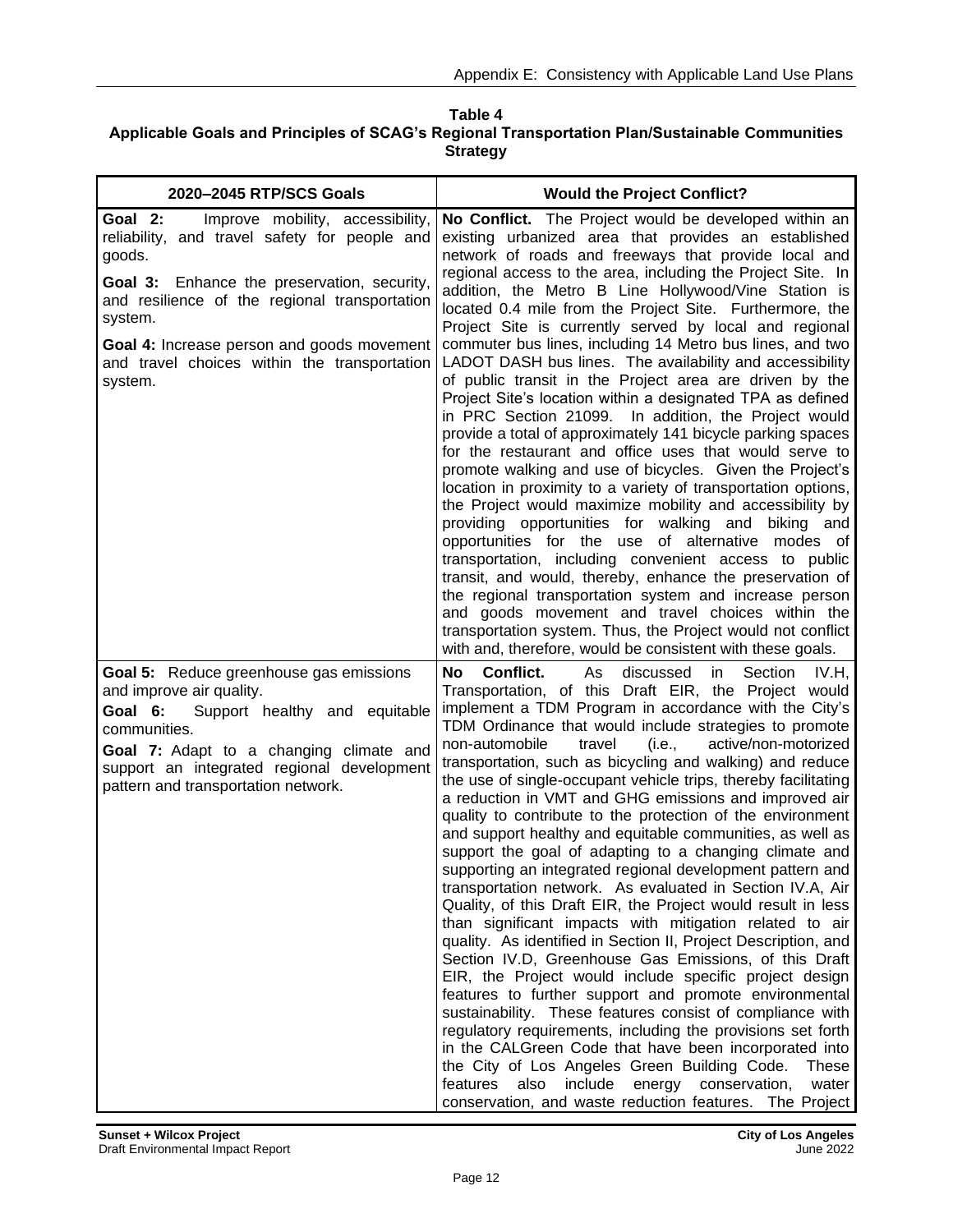| 2020-2045 RTP/SCS Goals                                                                                                                                                                                                                                                                                                              | <b>Would the Project Conflict?</b>                                                                                                                                                                                                                                                                                                                                                                                                                                                                                                                                                                                                                                                                                                                                                                                                                                                                                                                                                                                                                                                                                                                                                                                               |
|--------------------------------------------------------------------------------------------------------------------------------------------------------------------------------------------------------------------------------------------------------------------------------------------------------------------------------------|----------------------------------------------------------------------------------------------------------------------------------------------------------------------------------------------------------------------------------------------------------------------------------------------------------------------------------------------------------------------------------------------------------------------------------------------------------------------------------------------------------------------------------------------------------------------------------------------------------------------------------------------------------------------------------------------------------------------------------------------------------------------------------------------------------------------------------------------------------------------------------------------------------------------------------------------------------------------------------------------------------------------------------------------------------------------------------------------------------------------------------------------------------------------------------------------------------------------------------|
|                                                                                                                                                                                                                                                                                                                                      | would also include the installation of solar panels. With<br>implementation of regulatory requirements and project<br>design features, impacts related to air emissions, which<br>directly relate to the environment and the health of the<br>City's residents, would be less than significant. Thus, the<br>Project would not conflict with and, therefore, would be<br>consistent with this goal.                                                                                                                                                                                                                                                                                                                                                                                                                                                                                                                                                                                                                                                                                                                                                                                                                              |
| Goal 10: Promote conservation of natural and<br>agricultural lands and restoration of habitats                                                                                                                                                                                                                                       | No Conflict. As discussed in the Initial Study included as<br>Appendix A of this Draft EIR, the Project Site is located in<br>an urbanized area. The entire Project Site is paved, and<br>no vegetation is present on-site except for four trees. In<br>addition, there are 12 street trees located adjacent to the<br>Project Site. All of the trees and shrubs are common,<br>ornamental/nonnative species and, thus, are not protected<br>trees as defined by the City's Protected Tree Ordinance<br>186873. No riparian or other sensitive natural community<br>exists on-site, and no agricultural uses or operations occur<br>on-site or in the vicinity. The Project Site and surrounding<br>area are not mapped as Prime Farmland, Unique<br>Farmland, or Farmland of Statewide Importance by the<br>California Department of Conservation. Furthermore, the<br>Project site is not located in or adjacent to a Biological<br>Resource Area as defined by the City. Accordingly,<br>development of the Project would not preclude the<br>conservation of natural and agricultural lands and<br>restoration of habitats. Thus, the Project would not conflict<br>with and, therefore, would be consistent with this goal. |
| <b>Guiding Principles</b>                                                                                                                                                                                                                                                                                                            |                                                                                                                                                                                                                                                                                                                                                                                                                                                                                                                                                                                                                                                                                                                                                                                                                                                                                                                                                                                                                                                                                                                                                                                                                                  |
| 2. Place high priority for transportation funding<br>in the region on projects and programs that<br>improve mobility, accessibility, reliability and<br>existing<br>safety,<br>and that preserve the<br>transportation system<br>3. Assure that land use and growth strategies<br>recognize local input, promote sustainable         | No Conflict. The Project would be developed within an<br>existing urbanized area that provides an established<br>network of roads and freeways that provide local and<br>regional access to the area, including the Project Site. In<br>addition, the Metro B Line Hollywood/Vine Station is<br>located 0.4 mile from the Project Site. Furthermore, the<br>Project Site is currently served by local and regional<br>commuter bus lines, including 14 Metro bus lines, and two                                                                                                                                                                                                                                                                                                                                                                                                                                                                                                                                                                                                                                                                                                                                                  |
| transportation options, and support equitable<br>and adaptable communities<br>Encourage RTP/SCS investments and<br>4.<br>strategies that collectively result in reduced<br>non-recurrent congestion and demand for<br>single occupancy vehicle use, by leveraging<br>new transportation technologies and expanding<br>travel choices | LADOT DASH bus lines. The availability and accessibility<br>of public transit in the Project area are driven by the<br>Project Site's location within a designated TPA as defined<br>in PRC Section 21099. In addition, the Project would<br>provide a total of approximately 141 bicycle parking spaces<br>for the restaurant and office uses that would serve to<br>promote walking and use of bicycles. Given the Project's<br>location in proximity to a variety of transportation options,                                                                                                                                                                                                                                                                                                                                                                                                                                                                                                                                                                                                                                                                                                                                  |
| 5. Encourage transportation investments that<br>will result in improved air quality and public<br>health, and reduced greenhouse gas emissions                                                                                                                                                                                       | the Project would maximize mobility and accessibility and<br>expand travel choices by providing opportunities for<br>walking and biking and opportunities for the use of<br>alternative, sustainable modes of transportation, including<br>convenient access to public transit.<br>Additionally, the                                                                                                                                                                                                                                                                                                                                                                                                                                                                                                                                                                                                                                                                                                                                                                                                                                                                                                                             |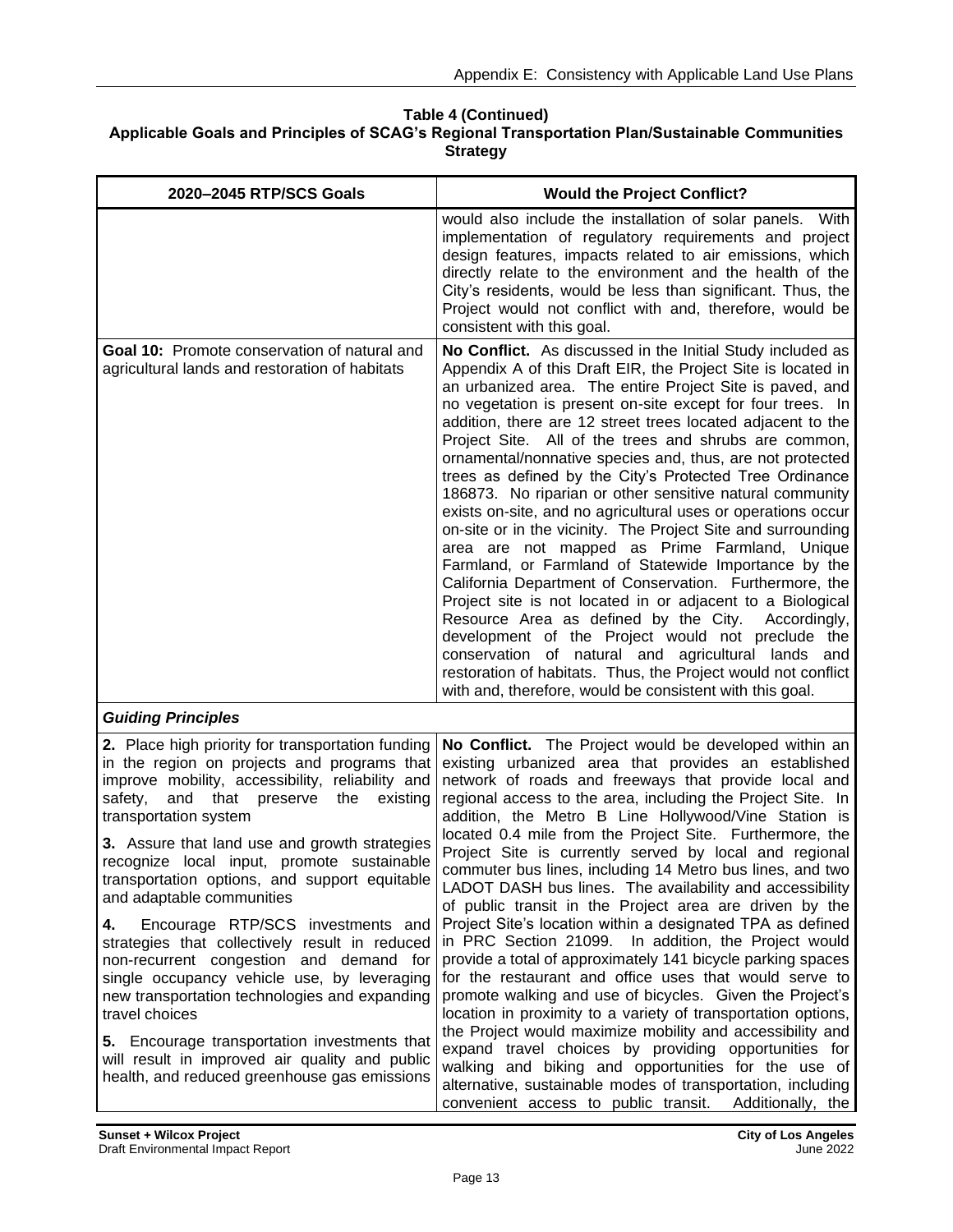| 2020-2045 RTP/SCS Goals                                                                                                                                                                   | <b>Would the Project Conflict?</b>                                                                                                                                                                                                                                                                                                                                                                                                                                                                                                                                                                                                                                                                                                              |
|-------------------------------------------------------------------------------------------------------------------------------------------------------------------------------------------|-------------------------------------------------------------------------------------------------------------------------------------------------------------------------------------------------------------------------------------------------------------------------------------------------------------------------------------------------------------------------------------------------------------------------------------------------------------------------------------------------------------------------------------------------------------------------------------------------------------------------------------------------------------------------------------------------------------------------------------------------|
|                                                                                                                                                                                           | Project would also include measures to promote and<br>support carpools and ridesharing, bicycle amenities such<br>showers, and/or other<br>racks and<br>as<br>measures.<br>Furthermore, 10 percent of the parking spaces would<br>include EV charges/plug-ins for electric vehicles. As such,<br>the demand for single occupancy vehicles would be<br>reduced and new technology (low-carbon modes of<br>transportation, such as a protected bicycle storage facility<br>and electric vehicle charging infrastructure) would be<br>leveraged to expand travel choices for employees and<br>visitors of the Project Site.                                                                                                                        |
|                                                                                                                                                                                           | The Project would locate complementary new office and<br>restaurant uses in proximity to other existing off-site<br>residential, office, retail, restaurant, and hotel uses. The<br>increases in land use diversity and mix of uses on the<br>Project Site would reduce vehicle trips and VMT by<br>walking and non-automotive forms<br>encouraging<br>of<br>transportation (i.e., walking and biking), which would result<br>in corresponding reductions in transportation-related<br>emissions. As such, the Project would improve air quality<br>and public health, and reduced greenhouse gas emissions.<br>Thus, the Project would not conflict with and, therefore,<br>would be consistent with 2020-2045 RTP/SCS' guiding<br>principles. |
| <b>Land Use Strategies</b>                                                                                                                                                                |                                                                                                                                                                                                                                                                                                                                                                                                                                                                                                                                                                                                                                                                                                                                                 |
| <b>Focus Growth Near Destinations &amp; Mobility</b><br><b>Options</b><br>Emphasize land use patterns that facilitate<br>multimodal access to work, educational and<br>other destinations | No Conflict. As previously discussed, the Project would<br>introduce new uses on the Project Site, including new<br>office and restaurant uses. The Project would locate<br>complementary new office and restaurant uses in proximity<br>to other existing off-site residential, office, retail, restaurant,                                                                                                                                                                                                                                                                                                                                                                                                                                    |
| Focus on a regional jobs/housing balance to<br>reduce commute times and distances and<br>expand job opportunities near transit and along<br>center-focused main streets                   | and hotel uses. The increases in land use diversity and<br>mix of uses on the Project Site would reduce vehicle trips<br>and VMT by encouraging walking and non-automotive<br>forms of transportation (i.e., walking and biking), which<br>would<br>result<br>corresponding<br>reductions<br>in<br>ın                                                                                                                                                                                                                                                                                                                                                                                                                                           |
| Plan for growth near transit investments and<br>of first/last<br>implementation<br>support<br>mile<br>strategies                                                                          | transportation-related emissions. The Project would also<br>be located near residential uses, which would reduce the<br>distance traveled by area residents and visitors to the<br>Project Site, thereby reducing commute times and                                                                                                                                                                                                                                                                                                                                                                                                                                                                                                             |
| Promote the redevelopment of underperforming<br>retail developments and other outmoded<br>nonresidential uses                                                                             | distances and expand job opportunities.<br>The Project would also promote first/last mile infrastructure<br>by providing secure bicycle parking and easy bicycle                                                                                                                                                                                                                                                                                                                                                                                                                                                                                                                                                                                |
| infill<br>Prioritize<br>redevelopment<br>οf<br>and<br>underutilized land to<br>accommodate<br>new<br>growth, increase amenities and connectivity in<br>existing neighborhoods             | accessibility to the Project Site to encourage alternative<br>mobility for employees and visitors to the Project Site.<br>Also, the Project Site is located 0.4 mile from the Metro B<br>Line Hollywood/Vine Station, as well as eight bus lines on<br>Hollywood Boulevard, located north of the Project Site, that                                                                                                                                                                                                                                                                                                                                                                                                                             |
| Encourage design and transportation options<br>that reduce the reliance on and number of solo                                                                                             | would encourage and support use of public transportation.                                                                                                                                                                                                                                                                                                                                                                                                                                                                                                                                                                                                                                                                                       |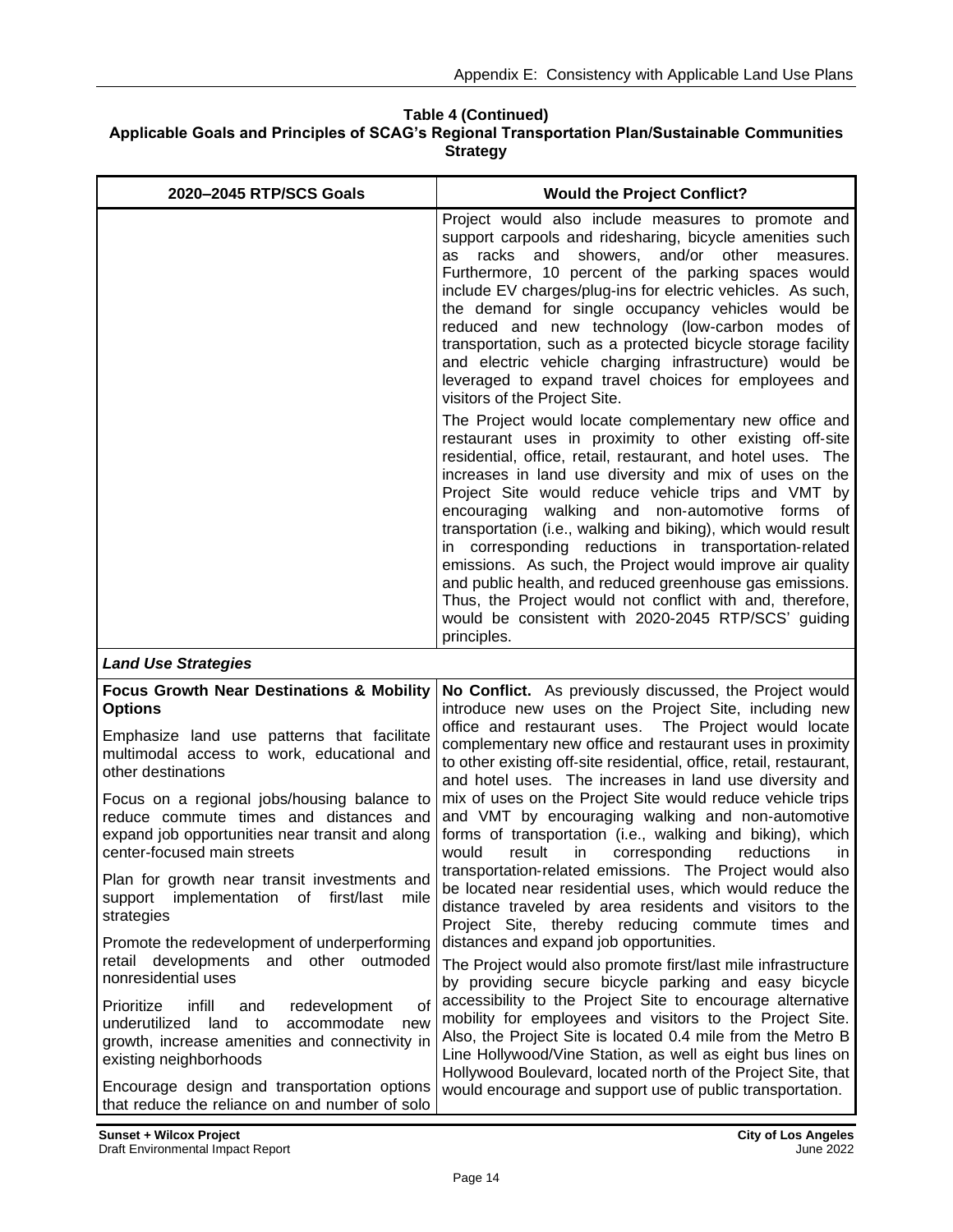| 2020-2045 RTP/SCS Goals                                                                                                                                                                                                                                               | <b>Would the Project Conflict?</b>                                                                                                                                                                                                                                                                                                                                                                                                                                                                                                                                                                                                                                                                                                                                                                                                                                                              |
|-----------------------------------------------------------------------------------------------------------------------------------------------------------------------------------------------------------------------------------------------------------------------|-------------------------------------------------------------------------------------------------------------------------------------------------------------------------------------------------------------------------------------------------------------------------------------------------------------------------------------------------------------------------------------------------------------------------------------------------------------------------------------------------------------------------------------------------------------------------------------------------------------------------------------------------------------------------------------------------------------------------------------------------------------------------------------------------------------------------------------------------------------------------------------------------|
| car trips (this could include mixed uses or<br>and<br>locating<br>orienting close to<br>existing<br>destinations)                                                                                                                                                     | The Project would maximize the value of the underutilized<br>site through replacement of existing low intensity<br>commercial uses with a modern structure and a mix of<br>uses consistent with anticipated market demands.                                                                                                                                                                                                                                                                                                                                                                                                                                                                                                                                                                                                                                                                     |
| Identify<br>size"<br>ways<br>to<br>"right<br>parking<br>requirements and promote alternative parking<br>shared parking<br>or smart<br>strategies<br>(e.g.<br>parking)                                                                                                 | The Project's development of commercial uses, inclusive<br>of office and restaurant uses, in proximity to employment,<br>destinations, and other neighborhood services in a transit-<br>rich area and in a designated TPA would reduce the<br>reliance on and number of solo car trips.                                                                                                                                                                                                                                                                                                                                                                                                                                                                                                                                                                                                         |
|                                                                                                                                                                                                                                                                       | Parking for the office and restaurant uses would be<br>provided within three subterranean levels, at-grade<br>parking, a small parking mezzanine, and two full floor fully-<br>enclosed, mechanically ventilated above-grade levels. The<br>five additional vehicular parking spaces would be provided<br>in a small surface parking area adjacent to the LADWP<br>equipment area, thereby eliminating the existing parking<br>lots that occupy prime street frontage. In addition, the<br>Project would provide designated parking spaces and<br>loading areas for employee carpools and vanpools,<br>thereby supporting the goal to promote alternative parking<br>strategies. Thus, the Project would not conflict with and,<br>therefore, would be consistent with these land use<br>strategies.                                                                                            |
| <b>Leverage Technology Innovations</b>                                                                                                                                                                                                                                | No Conflict. The Project would provide secure bicycle                                                                                                                                                                                                                                                                                                                                                                                                                                                                                                                                                                                                                                                                                                                                                                                                                                           |
| Promote low emission technologies such as<br>neighborhood electric vehicles, shared rides<br>hailing, car sharing, bike sharing and scooters<br>by providing supportive and safe infrastructure<br>such as dedicated lanes, charging<br>and<br>parking/drop-off space | parking and easy bicycle accessibility mobility for<br>employees and visitors to the Project Site. Specifically, the<br>Project would provide 141 bicycle parking spaces.<br>Additionally, the Project would provide electric vehicle<br>charging stations and electric vehicle supply wiring<br>consistent with City requirements. The Project would also<br>prepare a TDM Program in accordance with the City's<br>TDM Ordinance, which would include elements, such as<br>providing designated parking spaces and loading areas for<br>employee carpools and vanpools along with providing<br>sustainability features for alternative, low-carbon modes of<br>transportation, such as a protected bicycle storage facility<br>and electric vehicle charging infrastructure. Thus, the<br>Project would not conflict with and, therefore, would be<br>consistent with this land use strategy. |
| Support Implementation of Sustainability<br><b>Policies</b>                                                                                                                                                                                                           | No Conflict.<br>The Project is the type of land use<br>development near a transit corridor that is encouraged by                                                                                                                                                                                                                                                                                                                                                                                                                                                                                                                                                                                                                                                                                                                                                                                |
| Support statewide legislation that reduces<br>construction<br>barriers<br>new<br>and<br>that<br>to<br>incentivizes development near transit corridors<br>and stations                                                                                                 | the 2020-2045 RTP/SCS to reduce VMT and expand<br>multi-modal transportation options in order for the region to<br>achieve the GHG reductions from the land use and<br>transportation sectors required by SB 375, which, in turn,<br>long-term<br>advances<br>the<br>State's<br>climate<br>policies.<br>Furthermore, the Project's location would reduce barriers<br>in employment opportunities and residential opportunities<br>near one another along a major transit corridor within a                                                                                                                                                                                                                                                                                                                                                                                                      |